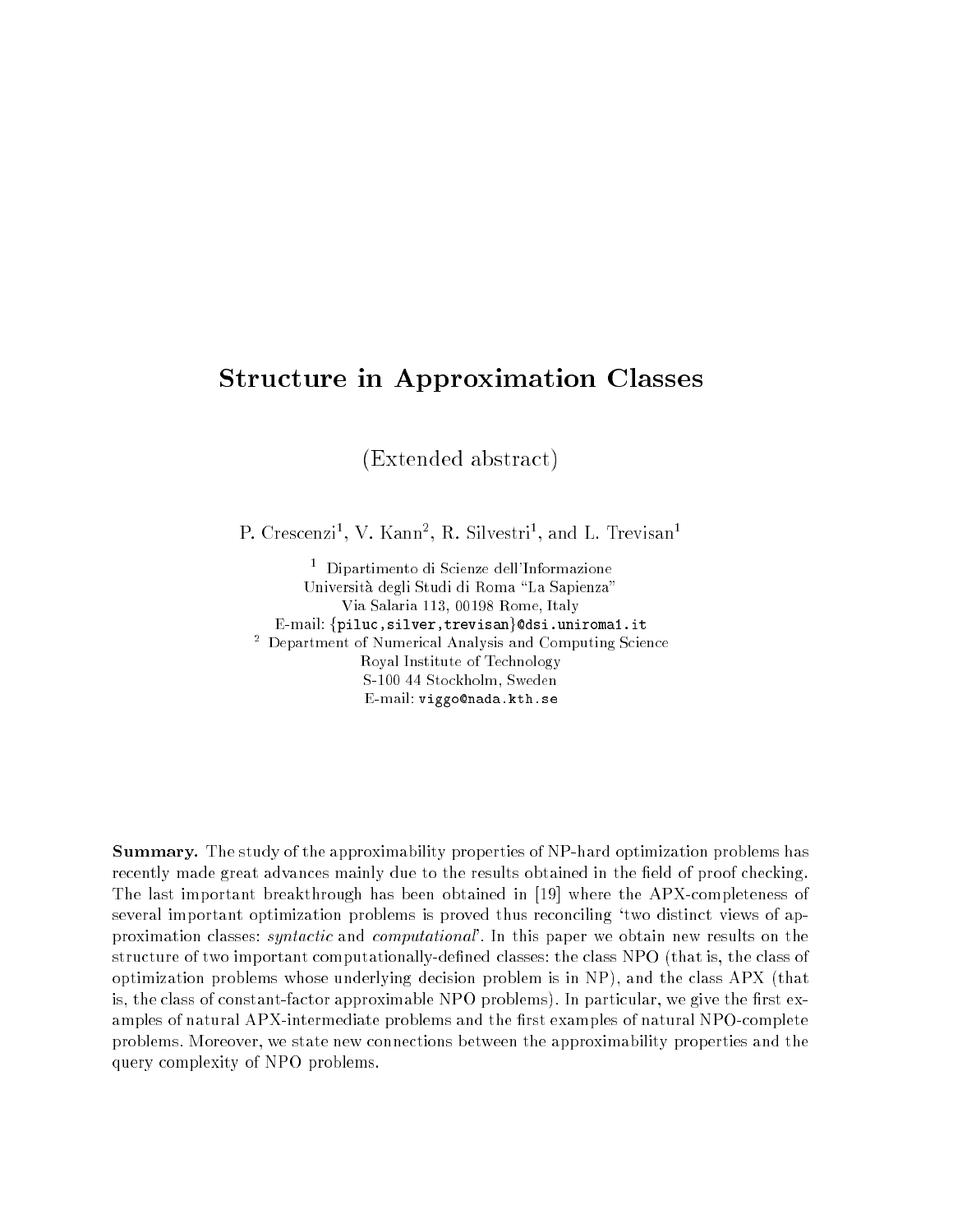#### 1. Introduction

In his pioneering paper on the approximation of combinatorial optimization problems [15], David Johnson formally introduced the notion of approximable problem, proposed approximation algorithms for several problems, and suggested a possible classication of optimization problems on grounds of their approximability properties. Since then it was clear that, even though all NP-hard optimization problems are many-one polynomial-time reducible to each other, they do not share the same approximability properties. The main reason of this fact is that many-one reductions not always preserve the ob jective function and, even if this happens, they rarely preserve the quality of the solutions. It is then clear that a stronger kind of reducibility has to be used. Indeed, an approximation preserving reduction not only has to map instances of a problem  $A$  to instances of a problem  $B$ , but it also has to be able to come back from "good" solutions in B to "good" solutions in A. Surprisingly, the first definition of this kind of reducibility was given as long as 13 years after Johnson's paper [26] and, after that, at least seven different definitions of approximation preserving reducibility appeared in the literature (see Fig. 1). These definitions are identical with respect to the overall scheme but differ essentially in the way they preserve approximability: they range from the Strict reducibility in which the error cannot increase to the PTAS-reducibility in which there are basically no restrictions (see also Chapter 3 of [16]).



Figure 1. The taxonomy of approximation preserving reducibilities

By means of these reducibilities, several notions of completeness in approximation classes have been introduced and, basically, two different approaches were followed. On the one hand, the attention was focused on computationally defined classes of problems whose approximability properties were well understood, such as NPO and APX: along this line of research, however, almost all completeness results dealt either with artificial optimization problems or with problems for which lower bounds on the quality of the approximation were easily obtainable [26, 9]. On the other hand, researchers focused on the logical definability of optimization problems and introduced several syntactically dened classes for which natural completeness results were obtained [29, 27, 20]: unfortunately, the approximability properties of the problems in these latter classes were not related to standard complexity-theoretic conjectures. A first step towards the reconciling of these two approaches consisted of proving lower bounds on the approximability of complete problems for syntactically defined classes, unless  $P = NP$  (or some other unlikely condition) [3, 23]. More recently, another step has been performed since the closure of syntactically defined classes with respect to approximation preserving reducibility has been proved to be equal to the more familiar computationally defined classes [19].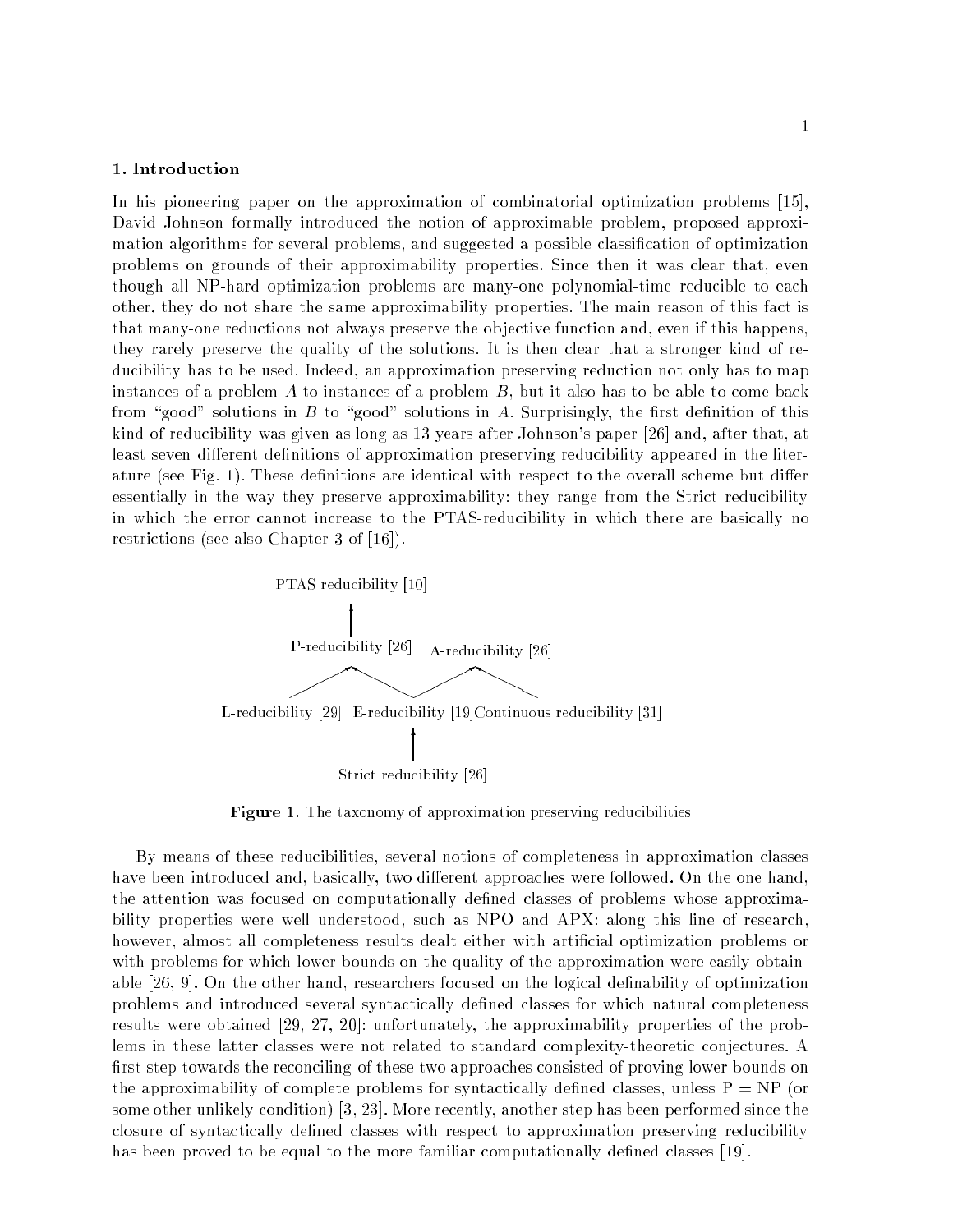In spite of this important achievement, beyond APX we are still forced to distinguish between maximization and minimization problems as long as we are interested in completeness proofs. Indeed, a result of [20] states that it is not possible to rewrite every NP maximization problem as an NP minimization problem unless  $NP = co-NP$ . A natural question is thus whether this duality extends to approximation preserving reductions.

Finally, even though the existence of "intermediate" artificial problems, that is, problems for which lower bounds on their approximation are not obtainable by completeness results was proved in [9], a natural question arises: do natural intermediate problems exist? Observe that this question is also open in the field of decision problems even though the existence of articial NP-intermediate problems has been already proved [22]. For example, it is known that the graph isomorphism problem cannot be NP-complete unless the polynomial-time hierarchy collapses [30], but no similar result has ever been obtained showing that the problem does not belong to P.

#### 1.1. Summary of the Results

The first goal of this paper is to define an approximation preserving reducibility such that all reductions that have appeared in the literature still hold and such that it can be used for as many approximation classes as possible. In spite of the fact that the L-reducibility has been the most widely used so far, we will give strong evidence that it cannot be used to obtain completeness results in "computationally defined" classes such as APX, log-APX (that is, the class of problems approximable within a logarithmic factor), and poly-APX (that is, the class of problems approximable within a polynomial factor). Indeed, on the one hand the L-reducibility is too weak and is not approximation preserving (unless  $P = NP \cap co-NP$ ), on the other it is too strict and does not allow to reduce problems which are known to be easy to approximate to problems which are known to be hard to approximate (unless  $P^{NP}$ )  $P^{NP[O(\log n)]}$ . The weakness of the L-reducibility is, essentially, shared by all reducibilities of Fig. 1 but the Strict reducibility and the E-reducibility, while the strictness of the L-reducibility is shared by all of them but the PTAS-reducibility. The reducibility we propose is a combination of the E-reducibility and of the PTAS-reducibility and, as far as we know, it is the strictest reducibility that allows to obtain all approximation completeness results that have appeared in the literature, such as, for example, the APX-completeness of the maximum satisfiability problem [10, 19] and the poly-APX-completeness of the maximum clique problem [19].

The second group of results refers to the existence of natural complete problems in NPO. Indeed, both [26] and [9] provide examples of natural complete problems for the class of minimization and maximization NP problems, respectively. In Sect. 3 we will show the existence of both maximization and minimization NPO-complete natural problems. In particular, we prove that MAXIMUM  $0-1$  Programming, Minimum  $0-1$  Programming, and Minimum Weighted Independent Dominating Set are NPO-complete. This result shows how making use of a natural approximation preserving reducibility is enough powerful to encompass the `duality' problem raised in [20]. Moreover, the same result can also be obtained when restricting ourselves to the class NPO PB (that is, the class of polynomially bounded NPO problems). In particular, we prove that MAXIMUM PB  $0 - 1$  PROGRAMMING, MINIMUM PB  $0 - 1$  PROgramming and Minimum Independent Dominating Set, are NPO PB-complete. Indeed, this result can also be obtained as a consequence of Theorem  $6(a)$  of [19]. However, our proof does not make use of the PCP model.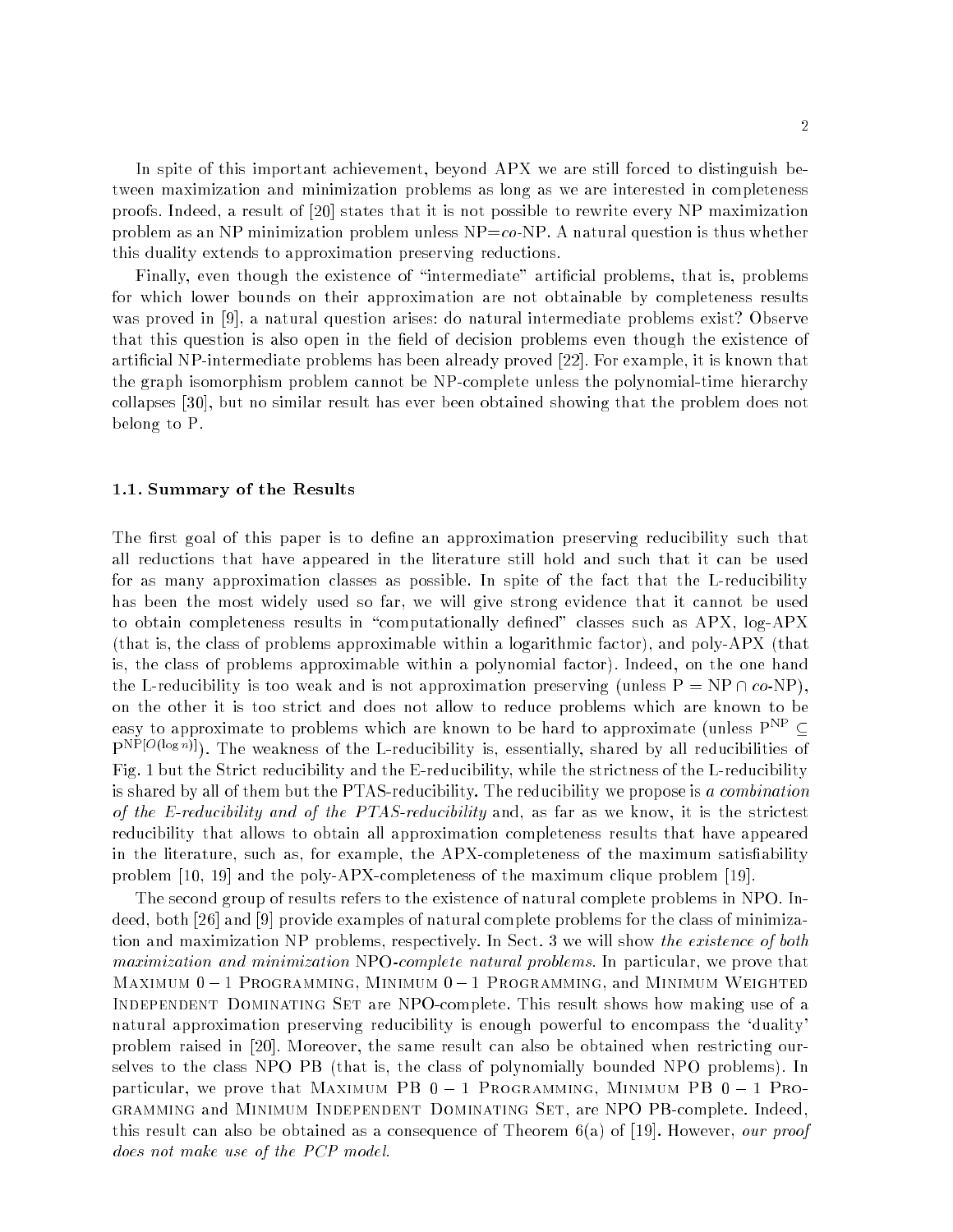The third group of results refers to the existence of natural APX-intermediate problems. In particular, in Sect. 4, we will prove that Minimum Bin Packing (and other natural NPO problems) cannot be APX-complete unless the polynomial-time hierarchy collapses. Since it is well-known [25] that this problem belongs to APX and that it does not belong to PTAS (that is, the class of NPO problems with polynomial-time approximation schemes) unless  $P=NP$ , our result thus yields the first example of a natural APX-intermediate problem (under a natural complexity-theoretic conjecture). Roughly speaking, the proof of our result is structured into two main steps. In the first step, we show that if MINIMUM BIN PACKING is APX-complete then the problem of answering any set of k non-adaptive queries to an NP-complete problem can be reduced to the problem of approximating an instance of MINIMUM BIN PACKING within a ratio depending on  $k$ . In the second step, we show that the problem of approximating an instance of Minimum Bin Packing within a given performance ratio can be solved in polynomial-time by means of a constant number of non-adaptive queries to an NP-complete problem. These two steps will imply the collapse of the query hierarchy which in turn implies the collapse of the polynomial-time hierarchy. As a side effect of our proof, we will show that if a problem is APX-complete, then it does not admit an asymptotic approximation scheme: as far as we know, no general technique to obtain this kind of results was previously known.

In the last group of results, we state new connections between the approximability properties and the query complexity of NP-hard optimization problems. In several recent papers the notion of query complexity (that is, the number of queries to an NP oracle needed to solve a given problem) has been shown to be a very useful tool for understanding the complexity of approximation problems. In [8, 6] upper and lower bounds have been proved on the number of queries needed to approximate certain optimization problems (such as the maximum satisability problem and the maximum clique problem): these results dealt with the complexity of approximating the value of the optimum solution and not with the complexity of computing approximate solutions. In this paper, instead, the complexity of \constructive" approximation will be addressed by considering the languages that can be recognized by polynomial-time machines which have a function oracle that solves the approximation problem. In particular, in Sect. 4.1 we will be able to solve an open question of  $[6]$  proving that *finding the vertices of the* largest clique is more difficult than merely finding the vertices of a 2-approximate clique (that is, a clique with at least half the size of the largest clique) unless the polynomial-time hierarchy collapses. On the one hand, the results of  $[8, 6]$  show that the query complexity is a good measure of complexity to study approximability properties of optimization problems. On the other, our results show that completeness in approximation classes implies lower bounds on the query complexity. In Sect. 5 we finally show that the two approaches are basically equivalent by giving sufficient and necessary conditions for approximation completeness in terms of querycomplexity hardness and combinatorial properties. The importance of these results is twofold: they give new insights into the structure of complete problems in approximation classes and they reconcile the approach based on standard computation models with the approach based on the computation model for approximation proposed by  $[7]$ . As a final observation, our results can be seen as an extension of some results of  $[19]$  in which general sufficient conditions for APX-completeness are proved.

Due to the lack of space, the proofs of our results are all contained in the appendix where the problems mentioned in the text are also defined.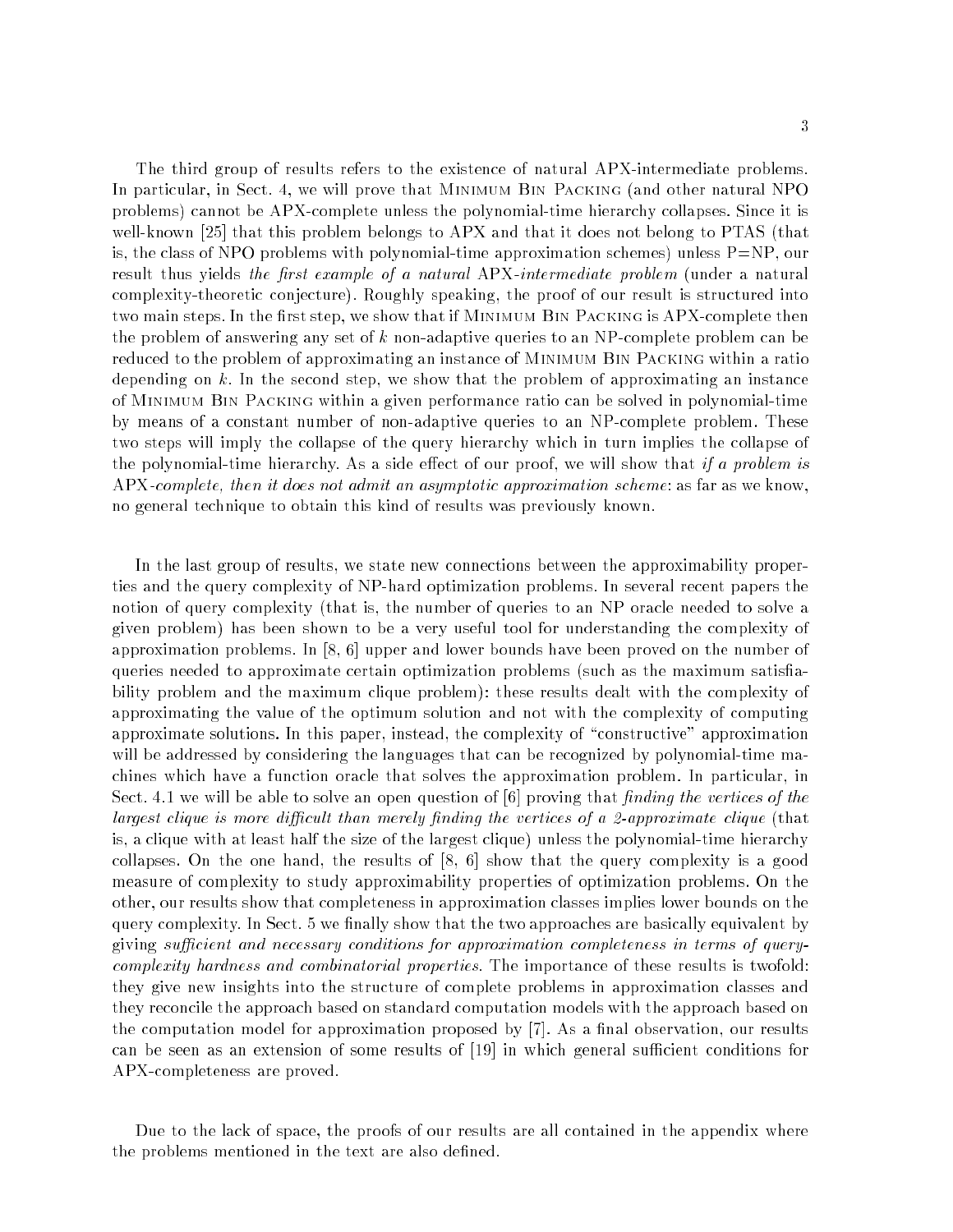#### 1.2. Preliminaries

Since several introductory books on computational complexity theory [5, 12, 28] make some mention of approximation classes, we will start the following preliminaries on approximation classes with some mention of computational complexity theory.

**Definition 1.** A language L belongs to the class  $P^{NP}[f(n)]$  if it is decidable by a polynomialtime oracle Turing machine which asks at most  $f(n)$  queries to an NP-complete oracle, where n is the input size.

The *class* QH is equal to the union  $\bigcup_{k>1} {\rm P}^{\rm NP[k]}$ . Similarly, we can define the function classes  $FP^{NP[f(n)]}.$ 

**Theorem 1 ([33]).** For any function  $f(n) \in O(\log n)$ , if  $P^{NP[f(n)+1]} \subset P^{NP[f(n)]}$  then the polynomial-time hierarchy collapses.

We now give some standard definitions in the field of optimization and approximation theory.

**Definition 2.** An NP optimization problem A is a fourtuple  $(I, sol, m, goal)$  such that

- 1. I is the set of the instances of A and it is recognizable in polynomial time.
- 2. Given an instance x of I, sol(x) denotes the set of feasible solutions of x. These solutions are short, that is, a polynomial p exists such that, for any  $y \in sol(x)$ ,  $|y| < p(|x|)$ . Moreover, it is decidable in polynomial time whether, for any x and for any y such that  $|y| \leq p(|x|)$ ,  $y \in sol(x)$ .
- 3. Given an instance x and a feasible solution y of x,  $m(x, y)$  denotes the positive integer measure of y (often also called the value of y). The function  $m$  is computable in polynomial time and is also called the objective function.
- 4. goal  $\in \{\text{max}, \text{min}\}.$

The *class* NPO is the set of all NP optimization problems.

The goal of an NPO problem with respect to an instance x is to find an *optimum solution*. that is, a feasible solution y such that  $m(x, y) = goal{m(x, y) : y \in sou(x)}$ .

In the following opt will denote the function mapping an instance  $x$  to the measure of an optimum solution. Max NPO is the set of maximization NPO problems and Min NPO is the set of minimization NPO problems.

An NPO problem is said to be *polynomially bounded* if a polynomial  $q$  exists such that, for any instance x and for any solution y of x,  $m(x, y) \leq q(|x|)$ . The class NPO PB is the set of all polynomially bounded NPO problems. NPO  $PB = Max PB \cup Min PB$  where Max PB is the set of all maximization problems in NPO PB and Min PB is the set of all minimization problems in NPO PB.

**Definition 3.** Let A be an NPO problem. Given an instance x and a feasible solution y of x, we define the performance ratio of y with respect to x as

$$
R(x,y) = \max \left\{ \frac{m(x,y)}{opt(x)}, \frac{opt(x)}{m(x,y)} \right\}.
$$

The performance ratio is always a number greater than 1 and is as close to 1 as the feasible solution is close to the optimum one.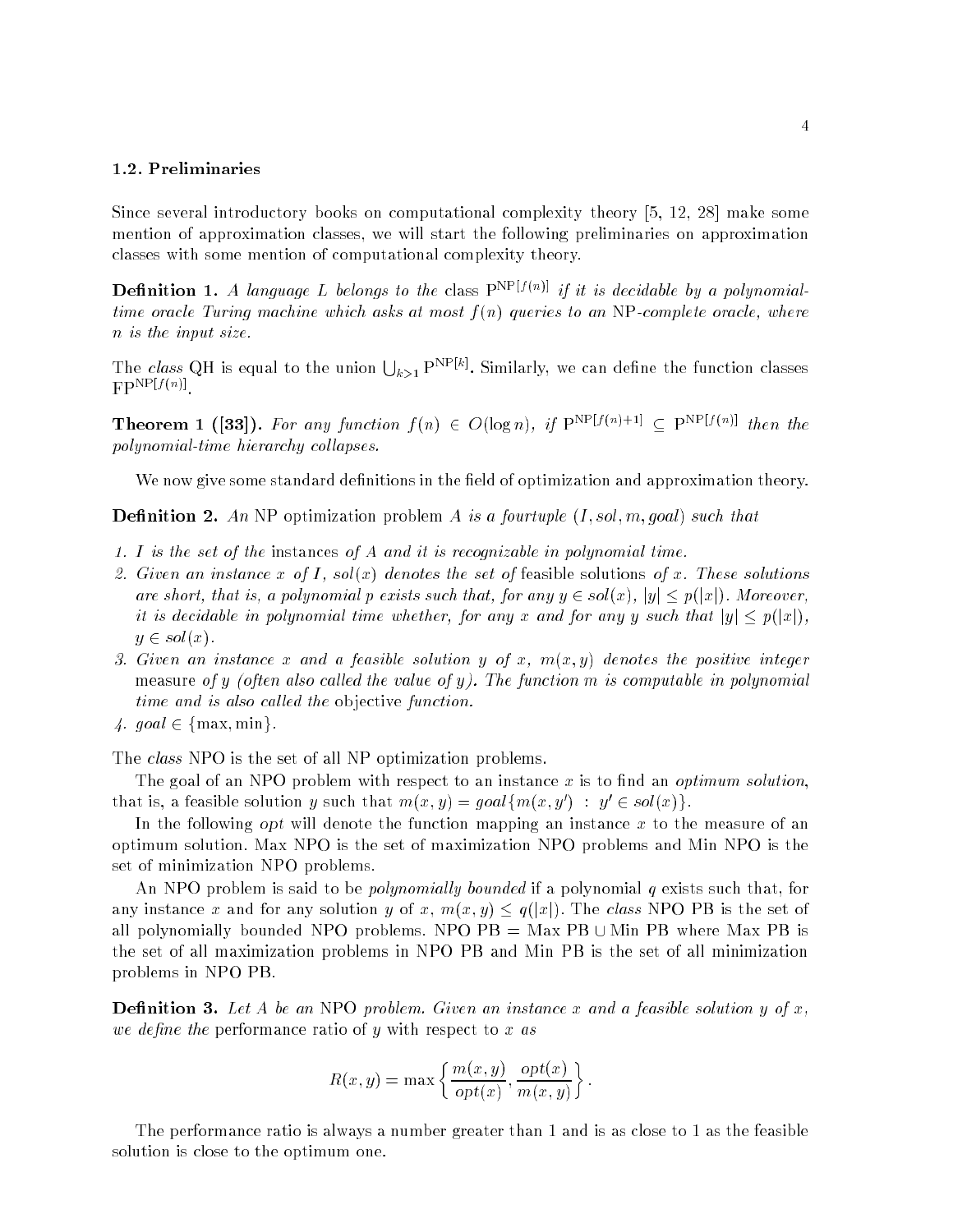**Definition 4.** Let A be an NPO problem and let T be an algorithm that, for any instance x of A, returns a feasible solution  $T(x)$ . Given an arbitrary function  $r : N \to (1,\infty)$ , we say that T is an  $r(n)$ -approximate algorithm for A if, for any instance x, the performance ratio of the feasible solution  $T(x)$  with respect to x verifies the following inequality:

$$
R(x, T(x)) \le r(|x|)
$$

**Definition 5.** Given a class of functions  $F$ , an NPO problem A belongs to the class  $F$ -APX if an  $r(n)$ -approximate polynomial-time algorithm T for A exists, for some function  $r \in F$ .

In particular,  $APX$ , log-APX, and poly-APX will denote the classes  $F$ -APX with  $F$  equal to the set of constant functions, to the set  $O(\log n)$ , and to the set of polynomials, respectively.

**Definition 6.** An NPO problem A belongs to the class PTAS if an algorithm  $T$  exists such that, for any fixed rational  $r > 1$ ,  $T(\cdot, r)$  is a polynomial-time r-approximate algorithm for A.

Clearly, the following inclusions hold:

PTAS 
$$
\subseteq
$$
 APX  $\subseteq$  log-APX  $\subseteq$  poly-APX  $\subseteq$  NPO.

It is also easy to see that these inclusions are strict if and only if  $P \neq NP$ .

#### 2. A new approximation preserving reducibility

We will justify our definition by emphasizing the disadvantages of previously known reducibilities.

#### 2.1. The L-reducibility

The first reducibility we shall consider is the L-reducibility (for *linear* reducibility) which is often most practical to use in order to show that a problem is at least as hard to approximate as another.

**Definition 7.** Let A and B be two NPO problems. A is said to be L-reducible to B, in symbols  $A \leq_L B$ , if two functions f and g and two positive constants  $\alpha$  and  $\beta$  exist such that:

- 1. For any  $x \in I_A$ ,  $f(x) \in I_B$  is computable in polynomial time.
- 2. For any  $x \in I_A$  and for any  $y \in sol_B(f(x))$ ,  $g(x, y) \in sol_A(x)$  is computable in polynomial time.
- 3. For any  $x \in I_A$ ,  $opt_B(f(x)) \leq \alpha opt_A(x)$ .
- 4. For any  $x \in I_A$  and for any  $y \in sol_B(f(x)),$

$$
|opt_A(x) - m_A(x, g(x, y))| \leq \beta |opt_B(f(x)) - m_B(f(x), y)|
$$

Clearly the L-reducibility preserves membership in PTAS. However, the next result gives a strong evidence that, in general, this reducibility is not approximation preserving. It also shows that the behavior of L-reductions depends on the type (that is, maximization or minimization) of the problems involved.

Theorem 2. The following hold: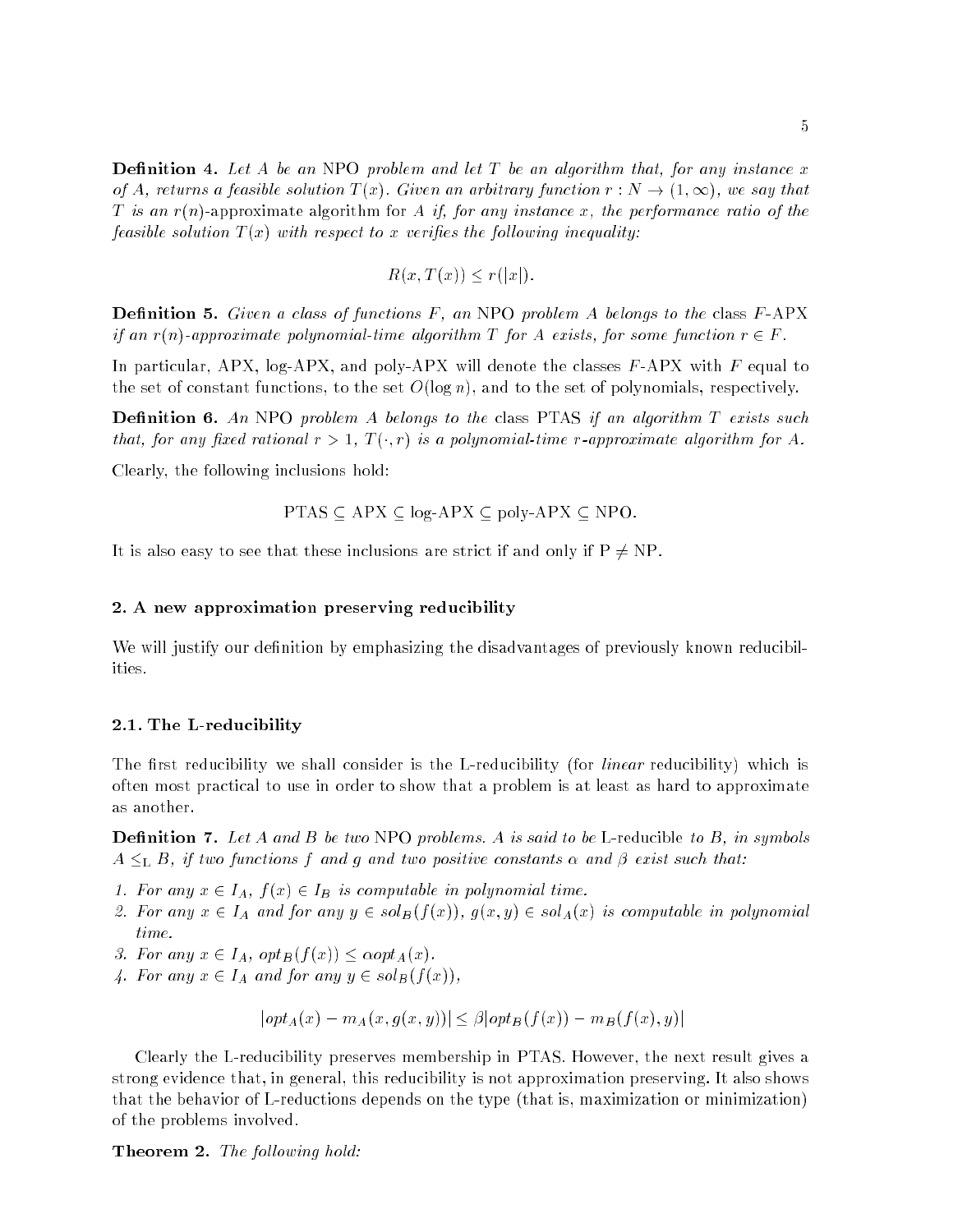- 1. L-reductions from minimization problems to optimization problems are approximation preserving.
- 2. L-reductions from maximization problems to optimization problems are not approximation preserving if and only if the  $\gamma$ -reducibility is different from the many-one reducibility.

Observe that in [14] it is shown that the hypothesis of the point (2) above is somewhat intermediate between P  $\neq$  NP  $\cap$  co-NP and P  $\neq$  NP. In other words, there is strong evidence that, even though the L-reducibility is suitable to prove APX-completeness results, this reducibility cannot be used to define the notion of completeness within classes beyond APX. Moreover, it cannot be used to obtain positive results, that is, the existence of approximation algorithms via reductions.

#### 2.2. The E-reducibility

The drawbacks of the L-reducibility are mainly due to the fact the relation between the performance ratios (not necessarily linear) is obtained by putting separate linear constraints on the relations between both the optimum values and the absolute errors. The E-reducibility (for error reducibility), instead, imposes a linear relation directly between the performance ratios.

**Definition 8.** Let A and B be two NPO problems. A is said to be E-reducible to B, in symbols  $A \leq_{\text{E}} B$ , if two functions f and g and a positive constant  $\alpha$  exist such that:

- 1. For any  $x \in I_A$ ,  $f(x) \in I_B$  is computable in polynomial time.
- 2. For any  $x \in I_A$  and for any  $y \in sol_B(f(x))$ ,  $g(x, y) \in sol_A(x)$  is computable in polynomial time.
- 3. For any  $x \in I_A$  and for any  $y \in sol_B(f(x)),$

$$
R_A(x, g(x, y)) \le 1 + \alpha(R_B(f(x), y) - 1).
$$

Observe that, for any function r, an E-reduction maps  $r(n)$ -approximate solutions into  $(1 +$  $\alpha(r(n) - 1)$ -approximate solutions so that it not only preserves membership in PTAS but also membership in any  $F-APX$  class where F is closed with respect to linear applications, such as poly-APX, log-APX, and APX. As a consequence of this observation and of the results of the previous section, we have that NPO problems should exist which are L-reducible to each other but not E-reducible. However, the following result shows that within the class APX the E-reducibility is just a generalization of the L-reducibility.

**Proposition 1.** For any two NPO problems A and B, if  $A \leq_L B$  and  $A \in APX$ , then  $A \leq_E B$ .

Clearly, the converse of the above result does not hold since no problem in  $NPO - NPO$  PB can be L-reduced to a problem in NPO PB while any problem in PO can be E-reduced to any NPO problem.

The E-reduction is still somewhat too strict. Indeed, the next result shows that, unless  $P^{NP} \subset P^{NP[O(\log n)]}$ , PTAS problems exist which are not reducible to APX problems (observe that from the above proposition this fact holds for the L-reducibility as well). Intuitively, this unnatural behavior is due to the fact that an E-reduction preserves optimum values.

**Proposition 2.** MAXIMUM KNAPSACK is not E-reducible to any NPO PB problem unless  $P^{n} \subset P^{n}$  is the only.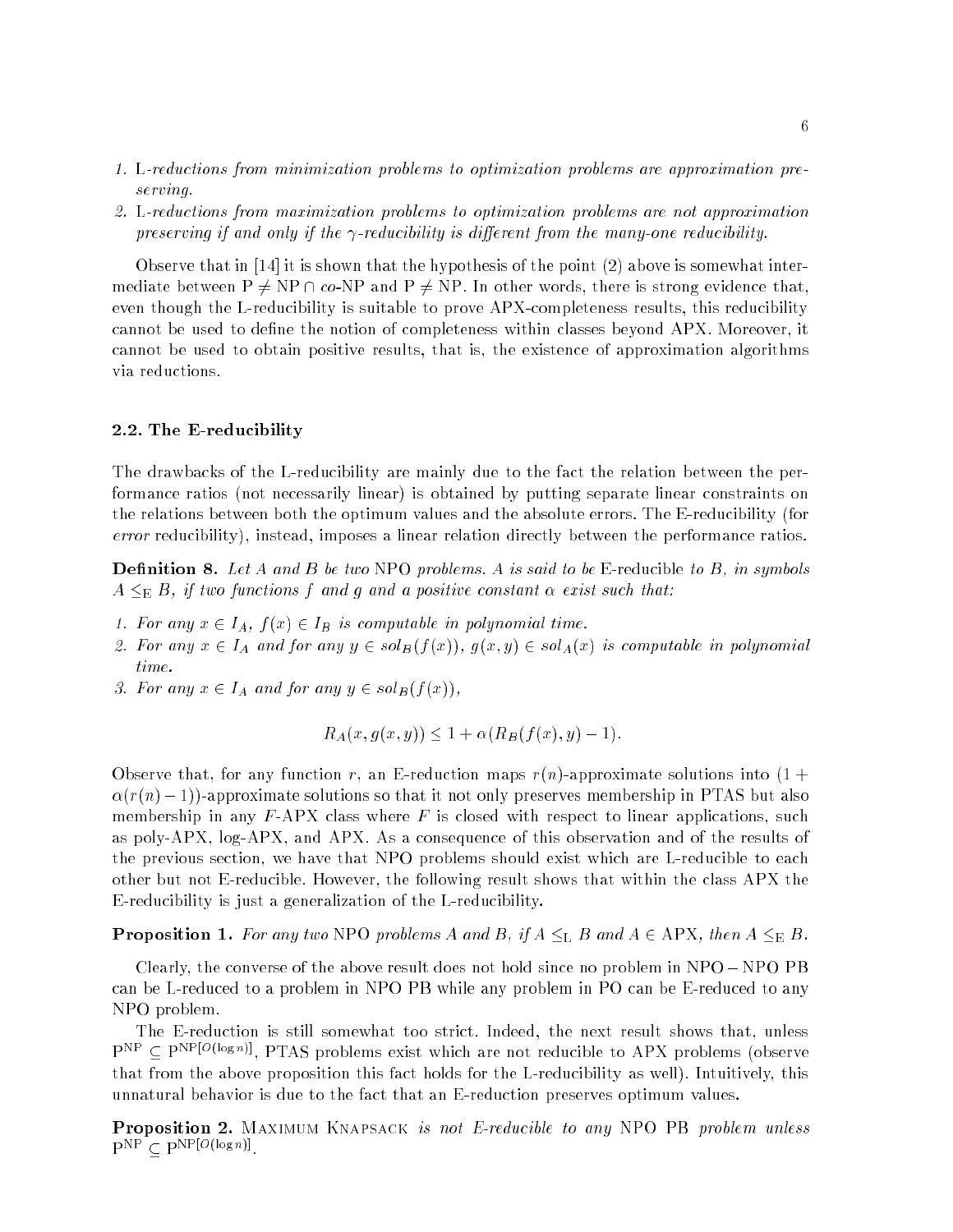#### 2.3. The AP-reducibility

We have just observed that a drawback of the E-reducibility consists of preserving optimum solutions. This is due to the fact that the linear relation between the performance ratios is too restrictive. According to the definition of approximation preserving reducibilities given in [9], we could overcome this problem by expressing this relation by means of an implication. However, this solution is not sufficient: intuitively, since the function  $g$  does not know which approximation is required, it must still map optimum solutions into optimum solutions. The final step thus consists in letting the function  $q$  depend on the performance ratio. Indeed, in the following definition (which is a restriction of the PTAS-reducibility introduced in [10]), we also let the function f depend on this ratio because this feature will turn out to be useful in order to prove interesting characterizations of complete problems in approximation classes.

**Definition 9.** Let A and B be two NPO problems. A is said to be AP-reducible to B, in symbols  $A \leq_{AP} B$ , if two functions f and g and a positive constant  $\alpha$  exist such that:

- 1. For any  $x \in I_A$  and for any  $r > 1$ ,  $f(x, r) \in I_B$ .
- 2. For any  $x \in I_A$ , for any  $r > 1$ , and for any  $y \in sol_B(f(x,r))$ ,  $g(x,y,r) \in sol_A(x)$ .
- 3. f and g are computable by two algorithms  $T_f$  and  $T_g$ , respectively, whose running time is polynomial for any fixed  $r$ .
- 4. For any  $x \in I_A$ , for any  $r > 1$ , and for any  $y \in sol_B(f(x,r))$ ,

 $R_B(f(x, r), y) \leq r \implies R_A(x, q(x, y, r)) \leq 1 + \alpha(r - 1).$ 

Observe that, clearly, the AP-reducibility is a generalization of the E-reducibility. Moreover, it is easy to see that Proposition 2 does not hold for the AP-reducibility: indeed, any PTAS problem is AP-reducible to any NPO problem. As far as we know, this reducibility is the strictest one appearing in the literature that allows to obtain natural APX-completeness results (for instance, the APX-completeness of Maximum Satisfiability [10, 19]).

### 3. NPO-complete problems

We will in this section prove that there are natural problems that are complete for the classes NPO and NPO PB. Previously, completeness results have been obtained just for Max NPO, Min NPO, Max PB, and Min PB [9, 26, 4, 17]. One example of such a result is the following theorem.

Theorem 3 ([26, 9]). MINIMUM WEIGHTED SATISFIABILITY is Min NPO-complete and MAX-IMUM WEIGHTED SATISFIABILITY is Max NPO-complete, even if only a subset  $\{v_1, \ldots, v_s\}$  of the variables has nonzero weight and  $w(v_i) = 2$  for  $i \in [1..s]$ .

We will construct AP-reductions from maximization problems to minimization problems and vice versa. Using these reductions we will show that a problem that is Max NPO-complete or Min NPO-complete in fact is complete for the whole of NPO, and that a problem that is Max PB-complete or Min PB-complete is complete for the whole of NPO PB.

Theorem 4. MINIMUM WEIGHTED SATISFIABILITY and MAXIMUM WEIGHTED SATISFIABILityare NPO-complete.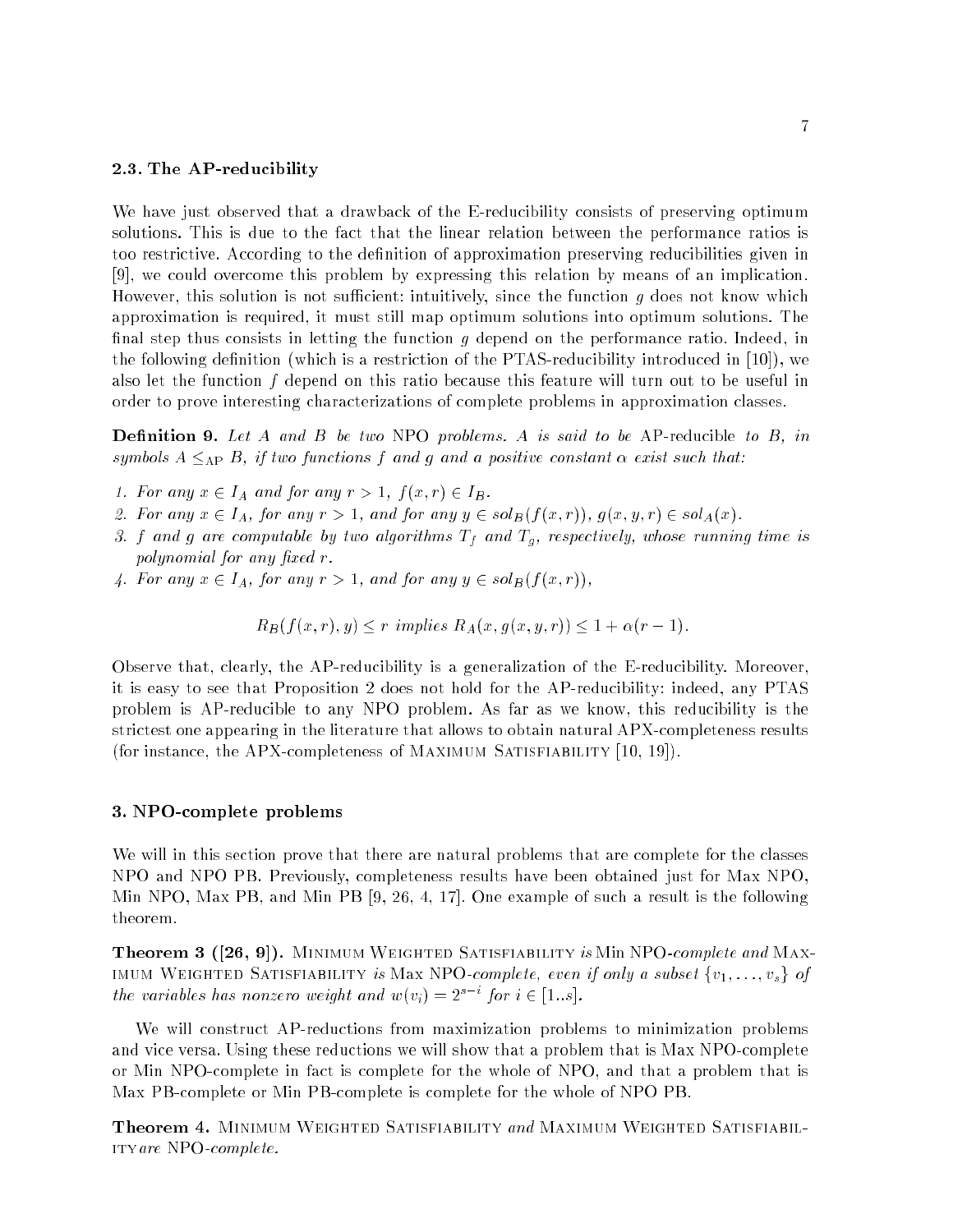Corollary 1. Any Min NPO-complete problem is NPO-complete and any Max NPO-complete problem is NPO-complete. The problems MINIMUM  $0-1$  PROGRAMMING, TRAVELING SALESperson Problem, and Minimum Weighted Independent Dominating Set are NPOcomplete.

We can also show that there are natural complete problems for the class of polynomially bounded NPO problems.

**Theorem 5.** MAXIMUM PB  $0 - 1$  Programming and Minimum PB  $0 - 1$  Programming are NPO PB-complete.

Corollary 2. Any Min PB-complete problem is NPO PB-complete and any Max PB-complete problem is NPO PB-complete.

By using the construction of the proof of Theorem 5 together with the result that LONGEST INDUCED PATH is not approximable within  $|V|^{-\frac{1}{2}}$  for any  $\varepsilon>0$  unless  $P=$  NP [24], one can show the following new hardness results for some NPO PB-complete problems.

**Theorem 6.** The following problems are not approximable within  $n^2$  for any  $\varepsilon > 0$  unless  $P = NP$ : MAXIMUM NUMBER OF SATISFIABLE FORMULAS [27] (*n* is the number of equations), MAXIMUM DISTINGUISHED ONES [27] (*n* is the number of distinguished variables), MAXIMUM PB  $0 - 1$  Programming (*n* is the number of inequalities).

The following problems are not approximable within  $n^{1/2}$  = for any  $\varepsilon > 0$  unless  $P = NP$ : MAXIMUM PB  $0 - 1$  Programming (*n* is the number of variables), MAXIMUM CONSTRAINED BINARY SATISFIABLE LINEAR SUBSYSTEM  $[1]$  (*n* is the number of variables).

The following problems are not approximable within  $n^{2/3}$  for any  $\varepsilon > 0$  unless  $F = NF$ : MAXimum Ones [27] (n is the number of variables), Maximum Irrelevant Binary Variables IN LINEAR SYSTEM  $[2]$  (*n* is the number of variables).

#### 4. Query complexity and APX-intermediate problems

**Definition 10.** Let A be an NPO problem and r be a function, then  $A_{r(n)}$  is the following multi-valued partial function: given an instance x of A,  $A_{r(n)}(x)$  is the set of feasible solutions y of x such that  $R(x, y) \le r(|x|)$ .

**Definition 11.** Given an NPO problem A and a rational  $r > 1$ , a language L belongs to  $P^{A_r}$ if two polynomial-time computable functions f and q exist such that, for any x,  $f(x)$  is an instance of A, and, for any  $y \in A_r(f(x))$ ,  $g(x, y) = 1$  if and only if  $x \in L$ .

The class AQH(A) is equal to the union  $\bigcup_{r>1} P^{A_r}$ . Using techniques similar to those of [6, 8], we can prove the following result.

**Proposition 3.** For any problem A in APX,  $AQH(A) \subseteq QH$ .

Recall that an NPO problem admits an asymptotic polynomial-time approximation scheme if an algorithm T exists such that, for any x and for any  $r > 1$ ,  $R(x, T(x, r)) \le r + k \cdot \{ opt(x) \}$ with k constant and the time complexity of  $T(x, r)$  is polynomial with respect to |x|. The class of problems that admit an asymptotic polynomial-time approximation scheme is usually denoted as PTAST. The following result shows that, for this class, the previous fact can be strengthened.

**Proposition** 4. Let  $A \in P$  TAS<sup>1</sup>. Then, a constant h exists such that  $A\cup B(A) \subseteq P^{n+1}$ .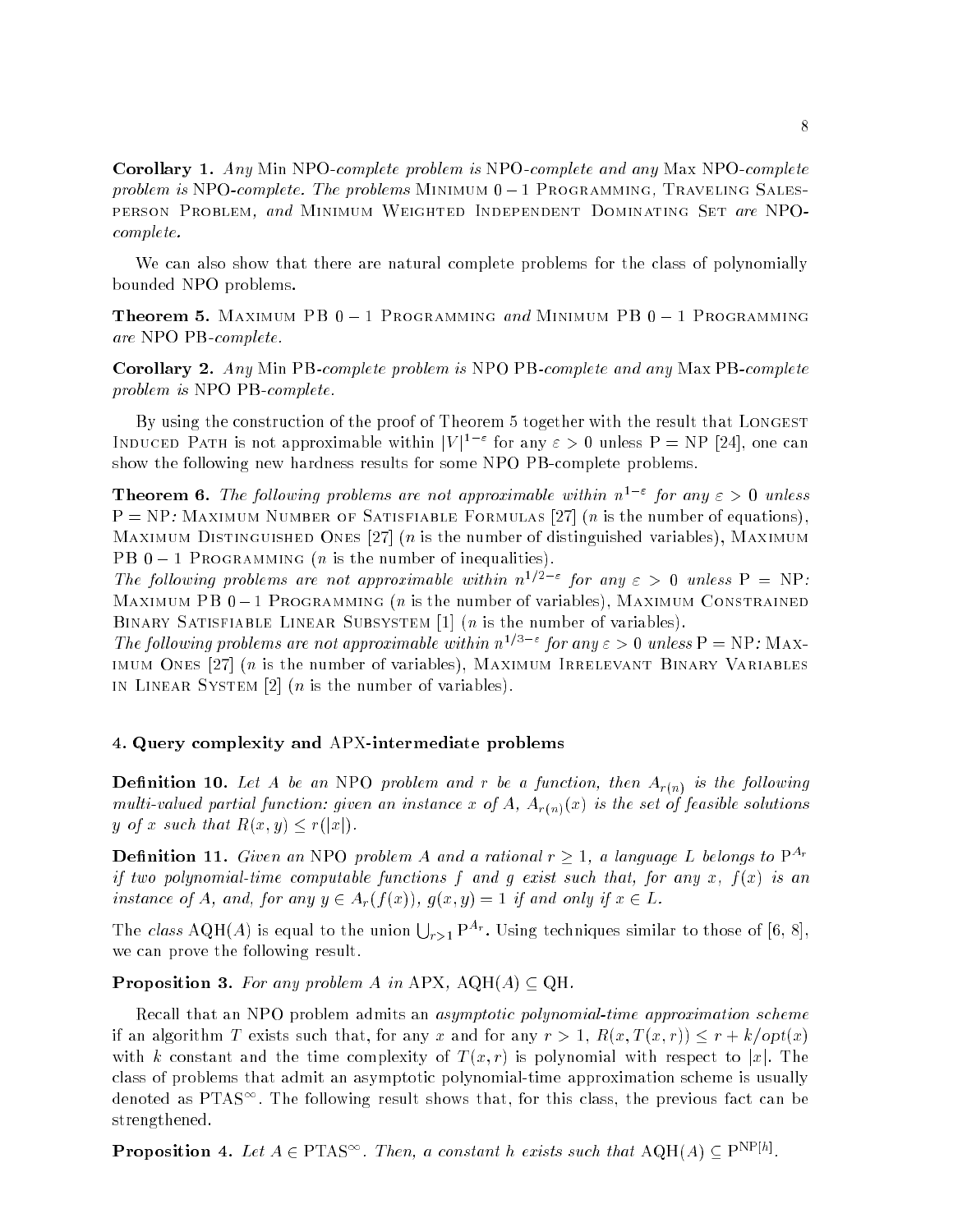The following fact, instead, states that any language  $L$  in the query hierarchy can be decided using just one query to  $A_{\varepsilon}$  where A is APX-complete and  $\varepsilon$  depends on the level of the query hierarchy L belongs to.

**Proposition 5.** For any APX-complete problem A,  $QH \subseteq AQH(A)$ .

By combining Propositions 5 and 3, we thus have the following result that characterizes the approximation query hierarchy of the hardest problems in APX.

**Theorem 7.** For any APX-complete problem A,  $AQH(A) = QH$ .

Finally, as a consequence of this theorem, of Proposition 4, of Theorem 1, and of the results of [13, 18, 11] we have the following result.

Corollary 3. If the polynomial-time hierarchy does not collapse, then MINIMUM DEGREE Spanning Tree, Minimum Bin Packing, and Minimum Edge Coloring are APXintermediate.

#### 4.1. A remark on MAXIMUM CLIQUE

The following two propositions are the analogous of Propositions 3 within NPO.

**Proposition 6.** For any NPO problem A and for any  $r > 1$ ,  $P^{Ar} \subset P^{N+1}$  (108 *n*).

**Proposition** 7. For any NPO PB problem A and for any  $r > 1$ ,  $P^{Ar} \subseteq P^{Ar}$  [log log n+O(1)].

From Proposition 7, from the fact that PNP[log n] is contained in PMC1 where MC stands for Maximum Clique [21], and from Theorem 1, it thus follows the next result that solves an open question posed in [6]. Informally, this result states that it is not possible to reduce the problem of finding a maximum clique to the problem of finding a 2-approximate clique (unless the polynomial-time hierarchy collapses).

**Theorem 8.** If  $\Gamma$   $\Gamma$   $\Gamma$   $\Gamma$  and the polynomial-time hierarchy collapses, where MC stands for MAXIMUM CLIQUE.

#### 5. Query complexity and completeness in approximation classes

In this final section, we shall give a full characterization of problems complete for poly-APX and for APX, respectively, in terms of query complexity.

**Definition 12.** NPF<sup>NP[q(n)]</sup> is the class of partial multi-valued functions computable by nondeterministic polynomial-time Turing machines which ask at most  $q(n)$  queries to an NP oracle in the entire computation tree.<sup>1</sup>

**Definition 13.** Let F and G be two partial multi-valued functions. We say that F many-one reduces to G (in symbols,  $F \leq_{mv} G$ ) if two polynomial-time algorithms  $t_1$  and  $t_2$  exist such that, for any x in the domain of F,  $t_1(x)$  is in the domain of G and, for any  $y \in G(t_1(x))$ ,  $t_2(x, y) \in F(x)$ .

 $^\circ$  We say that a multi-valued partial function  $F$  is computable by a nondeterministic Turing machine IV if, for any x in the domain of F, an halting computation path of  $N(x)$  exists and any halting computation path of  $N(x)$  outputs a value of  $F(x)$ .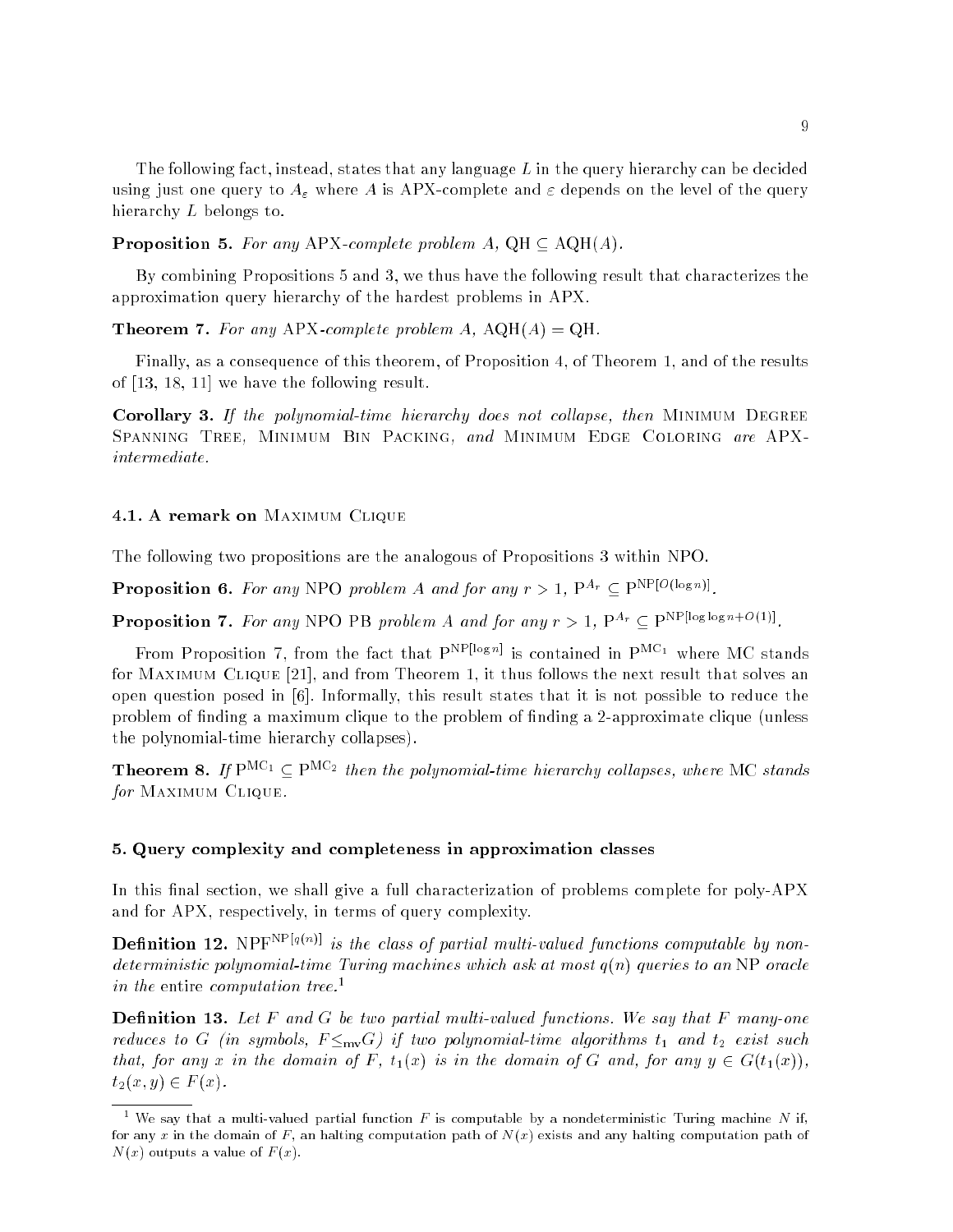We shall say that a function F is hard for NPFNP[q(n)] if, for any G <sup>2</sup> NPFNP[q(n)] , GmvF .

The following definition is a constructive version of the definition of self-improvability given in [27].

**Definition 14.** A problem A is self-improvable if two algorithms  $t_1$  and  $t_2$  exist such that, for any instance x of A and for any two rational  $r_1, r_2 > 1$ ,  $x' = t_1(x, r_1, r_2)$  is an instance of A ana, jor any  $y \in A_{r_2}(x)$  ,  $y = t_2(x, y, r_1, r_2) \in A_{r_1}(x)$ . Moreover, jor any jixed  $r_1$  and  $r_2$ , the running time of  $t_1$  and  $t_2$  is polynomial.

From [27] it follows that the equivalence with respect to the AP-reducibility preserves the self-improvability property. We are now ready to state the main result of this section.

Theorem 9. A poly-APX problem A is poly-APX-complete if and only if it is self-improvable and  $A_{r_0}$  is NPF is set in the nara for some  $r_0 > 1$ .

The above theorem cannot be proved without the dependency of both f and q on r in the definition of AP-reducibility. Indeed, it is possible to prove that if only g has this property then, unless the polynomial-time hierarchy collapses, a self-improvable problem A exists such that  $A_2$  is NPF<sup>NP[log logn+O(1)]</sup>-hard and A is not poly-APX-complete.

In order to characterize APX-complete problems, we have to define the following combinatorial property.

**Definition 15.** An NPO problem A is linearly additive if a constant  $\beta$  and two algorithms  $t_1$ and  $t_2$  exist such that, for any rational  $\varepsilon > 0$  and for any sequence  $x_1, \ldots, x_k$  of instances of A,  $x = t_1(x_1, \ldots, x_k, \varepsilon)$  is an instance of A and, for any  $y \in A_{1+\varepsilon\beta/k}(x)$ ,  $t_2(x_1, \ldots, x_k, y, \varepsilon) =$  $y_1, \ldots, y_k$  where each  $y_i$  is a  $(1+\varepsilon)$ -approximate solution of  $x_i$ . Moreover, the running time of  $t_1$  and  $t_2$  is polynomial for every fixed  $\varepsilon > 0$ .

Theorem 10. An APX problem A is APX-complete if and only if it is linearly additive and a constant  $r_0$  exists such that  $A_{r_0}$  is  $NPT_1$  +  $-$  -hard.

Note that linear additivity plays for APX problem more or less the same role of selfimprovability in poly-APX. These two properties are, in a certain sense, one the opposite of the other: while the query complexity of APX-complete problems depends on the performance ratio and does not depend on the size of the instance, the query complexity of poly-APX-complete problems depends on the size of the instance and does not depend on the performance ratio. Indeed, it is possible to prove that no APX-complete problem can be self-improvable (unless P= NP) and that no poly-APX-complete problem can be linearly additive (unless the polynomial-time hierarchy collapses).

It is also possible to establish query complexity results for log-APX-complete problem. In particular, even though we have not been able to establish a full characterization of log-APXcomplete problems, we can prove the following result.

Theorem 11. No log-APX-complete problem can be self-improvable unless the polynomial time-hierarchy collapses.

It is then an interesting open question to find a characterizing combinatorial property of log-APX-complete problems. Moreover, as a consequence of the above theorem and of the results of [19], we conjecture that the minimum set cover problem is not self-improvable.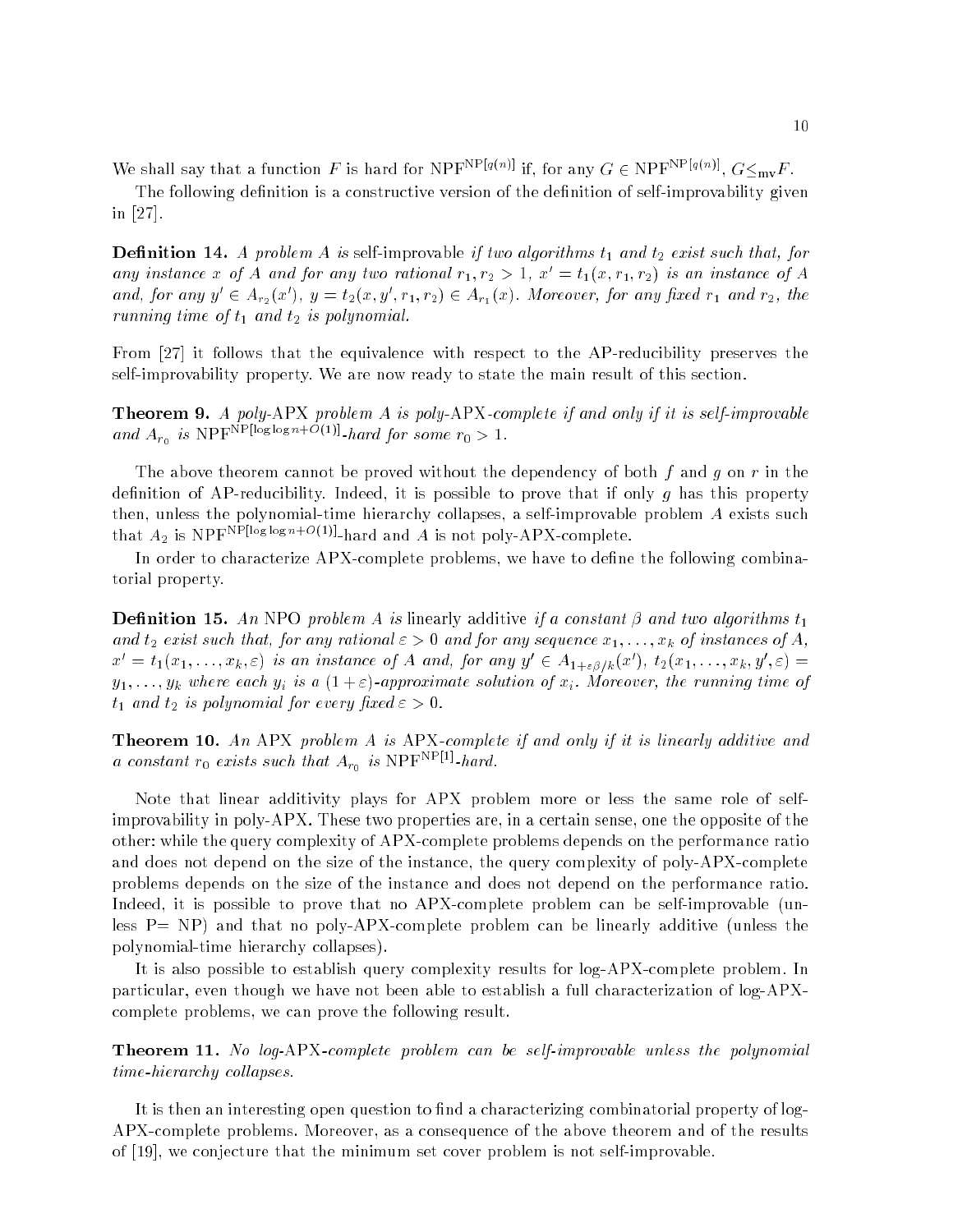#### References

- 1. Amaldi, E., and Kann, V. (1993), "The complexity and approximability of finding maximum feasible subsystems of linear relations", Technical Report ORWP-11-93, Department of Mathematics, Swiss Federal Institute of Technology, Lausanne. Theoretical Comput. Sci., to appear.
- 2. Amaldi, E., and Kann, V. (1994), "On the approximability of removing the smallest number of relations from linear systems to achieve feasibility", Technical Report ORWP-6-94, Department of Mathematics, Swiss Federal Institute of Technology, Lausanne.
- 3. Arora, S., Lund, C., Motwani, R., Sudan, M., and Szegedy, M. (1992), "Proof verification and hardness of approximation problems", Proc. of 33rd Ann. IEEE Symp. on Foundations of Comput.  $Sci.$ , IEEE Computer Society,  $14-23.$
- 4. Berman, P., and Schnitger, G. (1992), "On the complexity of approximating the independent set problem", Inform. and Comput. 96, 77-94.
- 5. Bovet, D.P., and Crescenzi, P. (1993), Introduction to the theory of complexity. Prentice Hall.
- 6. Chang, R. (1994), "On the query complexity of clique size and maximum satisfiability", *Proc. 9th* Ann. Structure in Complexity Theory Conf., IEEE Computer Society, 31-42.
- 7. Chang, R.  $(1994)$ , "A machine model for NP-approximation problems and the revenge of the Boolean hierarchy", EATCS Bulletin 54, 166-182.
- 8. Chang, R., Gasarch, W.I., and Lund, C. (1994), "On bounded queries and approximation", Technical Report TR CS-94-05, Department of Computer Science, University of Maryland Baltimore County.
- 9. Crescenzi, P., and Panconesi, A. (1991), "Completeness in approximation classes", *Inform. and*  $Comput. 93, 241-262.$
- 10. Crescenzi, P., and Trevisan, L. (1994), "On approximation scheme preserving reducibility and its applications", Proc. 14th FSTTCS, Lecture Notes in Comput. Sci. 880, Springer-Verlag, 330-341.
- 11. Furer, M., and Raghavachari, B. (1992), \Approximating the minimum degree spanning tree to within one from the optimal degree", Proc. Third Ann. ACM-SIAM Symp. on Discrete Algorithms, ACM-SIAM, 317-324.
- 12. Garey, M.R., and Johnson, D.S. (1979) Computers and intractability: a guide to the theory of NP-completeness. Freeman, 1979.
- 13. Holyer, I. (1981), "The NP-completeness of edge-coloring", SIAM J. Computing 10, 718-720.
- 14. Impagliazzo, R., and Naor, M. (1988), "Decision trees and downward closures", Proc. 3rd Structure in Complexity Theory Conference, IEEE Computer Society, 29-38.
- 15. Johnson, D.S. (1974), "Approximation algorithms for combinatorial problems", J. Comput. System  $Sci. 9, 256-278.$
- 16. Kann, V. (1992), On the approximability of NP-complete optimization problems, PhD thesis, Department of Numerical Analysis and Computing Science, Royal Institute of Technology, Stockholm.
- 17. Kann, V. (1994), "Polynomially bounded minimization problems that are hard to approximate", Nordic J. Computing  $1, 317-331$ .
- 18. Karmarkar, N., and Karp, R. M. (1982), "An efficient approximation scheme for the one-dimensional bin packing problem", Proc. of 23rd Ann. IEEE Symp. on Foundations of Comput. Sci., IEEE Computer Society, 312-320.
- 19. Khanna, S., Motwani, R., Sudan, M., and Vazirani, U. (1994), \On syntactic versus computational views of approximability", Proc. of 35th Ann. IEEE Symp. on Foundations of Comput. Sci., IEEE Computer Society, 819-830.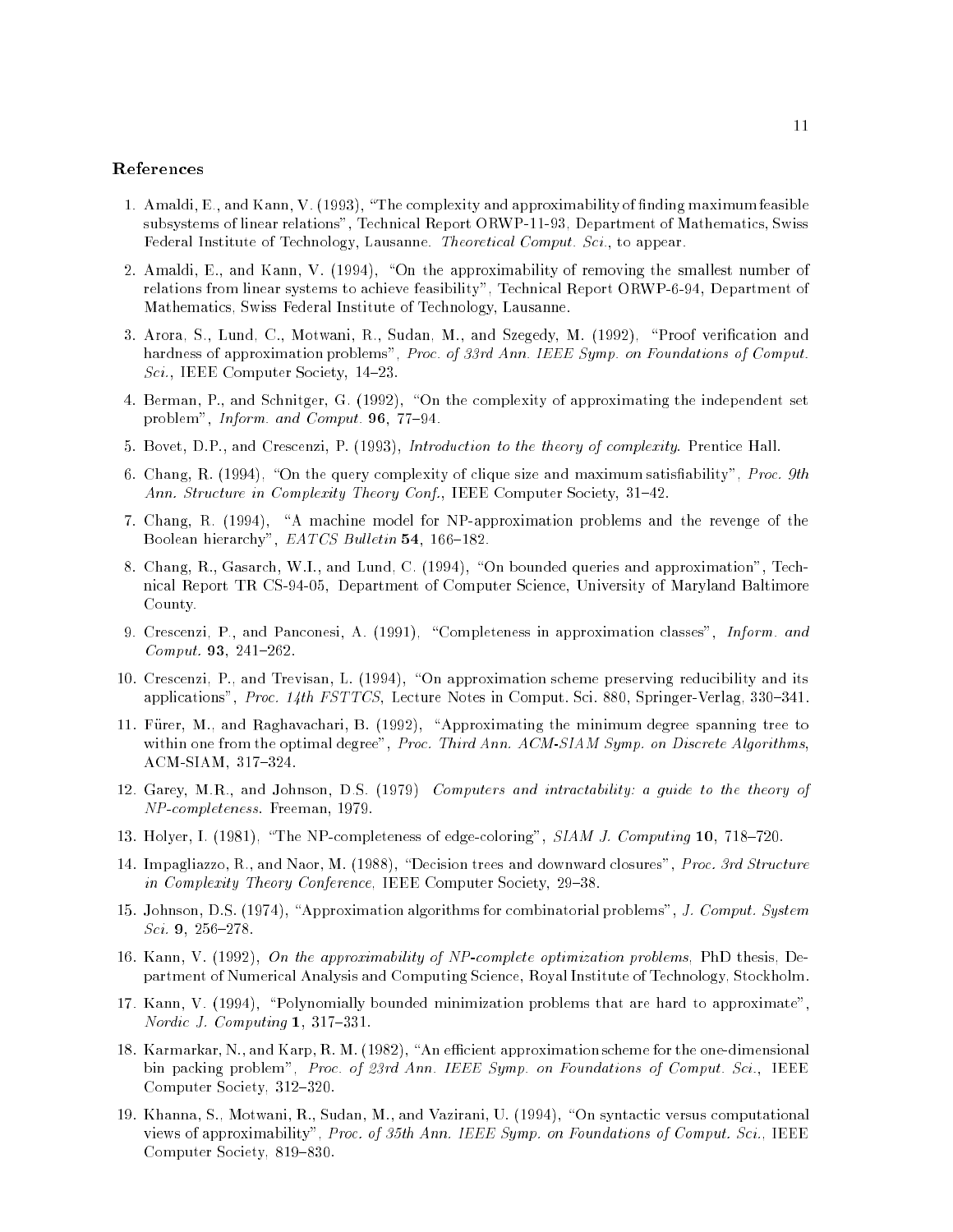- 20. Kolaitis, P. G., and Thakur, M. N. (1991), \Approximation properties of NP minimization classes", Proc. Sixth Ann. Structure in Complexity Theory Conf., IEEE Computer Society, 353-366.
- 21. Krentel, M.W. (1988), "The complexity of optimization problems", J. Comput. System Sci. 36, 490-509.
- 22. Ladner, R.E. (1975), "On the structure of polynomial-time reducibility", J.  $ACM$  22, 155-171.
- 23. Lund, C., and Yannakakis, M.  $(1994)$ , "On the hardness of approximating minimization problems", J.  $A CM$  41, 960-981.
- 24. Lund, C., and Yannakakis, M. (1993), "The approximation of maximum subgraph problems", Proc. of 20th International Colloquium on Automata, Languages and Programming, Lecture Notes in Comput. Sci. 700, Springer-Verlag, 40-51.
- 25. Motwani, R. (1992), "Lecture notes on approximation algorithms", Technical Report STAN-CS-92-1435, Department of Computer Science, Stanford University, 1992.
- 26. Orponen, P., and Mannila, H. (1987), "On approximation preserving reductions: Complete problems and robust measures", Technical Report C-1987-28, Department of Computer Science, University of Helsinki.
- 27. Panconesi, A., and Ranjan, D. (1993), "Quantifiers and approximation", Theoretical Computer Science 107, 145-163.
- 28. Papadimitriou, C.H. (1993), Computational complexity. Addison-Wesley.
- 29. Papadimitriou, C. H., and Yannakakis, M. (1991), "Optimization, approximation, and complexity classes", J. Comput. System Sci.  $43, 425-440$ .
- 30. Schöning, U. (1986), "Graph isomorphism is in the low hierarchy", Proc. 4th Ann. Symp. on Theoretical Aspects of Comput. Sci., Lecture Notes in Comput. Sci. 247, Springer-Verlag, 114-124.
- 31. Simon, H.U. (1989), "Continuous reductions among combinatorial optimization problems", Acta Informatica  $26$ ,  $771-785$ .
- 32. Valiant, L. (1976), "Relative complexity of checking and evaluating", Information Processing Letters  $5, 20-23.$
- 33. Wagner, K. (1988), "Bounded query computations", Proc. 3rd Ann. Structure in Complexity Theory Conf., IEEE Computer Society, 260-277.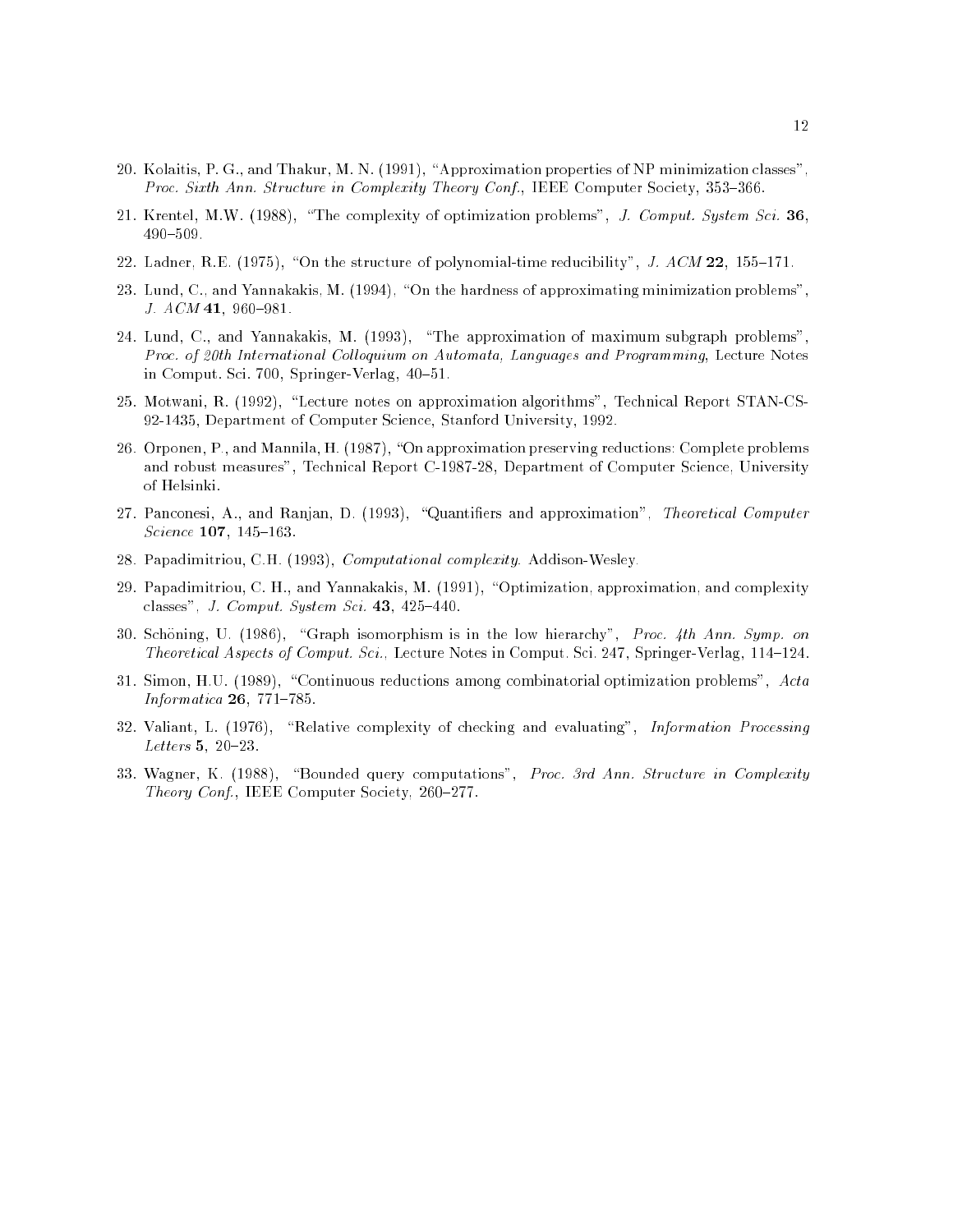# Appendix

We will now give the proofs of the results presented in the paper, the definitions of the problems and some additional references.

#### A. Proof of the results of Section 2

*Proof of Theorem 2.* (1) follows from the fact, noted in [29], that if a minimization problem A L-reduces to an optimization problem B and there is a polynomial-time r-approximation algorithm for B, then there is a polynomial-time  $(1 + \alpha\beta(r - 1))$ -approximation algorithm for A.

In order to prove (2), first recall that in [36] it has been shown that the  $\gamma$ -reducibility is different from the many-one reducibility if and only if a polynomial-time recognizable set of satisable Boolean formulas exists for which no polynomial-time algorithm can compute a satisfying assignment for each of them. Assume now that there exists a polynomial-time recognizable set  $S$  of satisfiable Boolean formulas for which no polynomial-time algorithm can compute a satisfying assignment for each of them. Consider the following maximization problems  $A = (I_A, sol_A, m_A)$  and  $B = (I_B, sol_B, m_B)$  where 1.  $I_A = S$ ,  $sol_A(x) = \{y|y \text{ is a truth assignment for } x\}$ , and

$$
m_A(x,y) = \begin{cases} |x| & \text{if } y \text{ is a satisfying assignment for } x, \\ 1 & \text{otherwise} \end{cases}
$$

and

1.  $I_B = S$ ,  $sol_B(x) = \{y|y \text{ is a truth assignment for } x\}$ , and

$$
m_B(x,y) = \begin{cases} 2|x| & \text{if } y \text{ is a satisfying assignment for } x, \\ |x| & \text{otherwise.} \end{cases}
$$

Clearly, problem  $B$  is in APX, while if  $A$  were in APX then there were a polynomial-time algorithm that computes a satisfying assignment for each formula in  $S$ , contradicting the assumption. Moreover, it is easy to see that  $A$  is L-reducible to  $B$ .

Conversely, assume that for any polynomial-time recognizable set of satisfiable Boolean formulas there is a polynomial-time algorithm computing a satisfying assignment for each formula in the set.

Suppose that a maximization problem A is L-reducible to a maximization problem B via functions f and g and that B is r-approximable  $(r > 1)$ . Let x be an instance of A and let y be a solution of  $f(x)$  such that  $opt_B(f(x))/m_B(f(x), y) \leq r$ . For the sake of convenience, set  $opt_A = opt_A(x)$ ,  $m_A = m_A(x, g(x, y))$ ,  $opt_B = opt_B(f(x))$ , and  $m_B = m_B(f(x), y)$ . We show that maximalize  $\Box$  may be interested to the maximal optation of  $\Box$  is much interested that is, much is is, much is, much is, much is, much is, much is, much is, much is, much is, much is, much is, much is, much is, mu a non-constructive approximation of  $\mathit{opt}_A$ . Let  $\gamma = \frac{1}{1+\alpha\beta(r-1)}$ . There are two cases.

 $opt_B \le \gamma opt_A$  and  $opt_B/m_B \le r$ , it holds that  $\frac{opt_A - m_A}{opt_A} \le \gamma \beta \frac{opt_B - m_B}{opt_B} \le \gamma \beta (1 - 1/r)$ . Hence,  $opt_A/m \le opt_A/m_A \le 1 + \alpha\beta(r - 1).$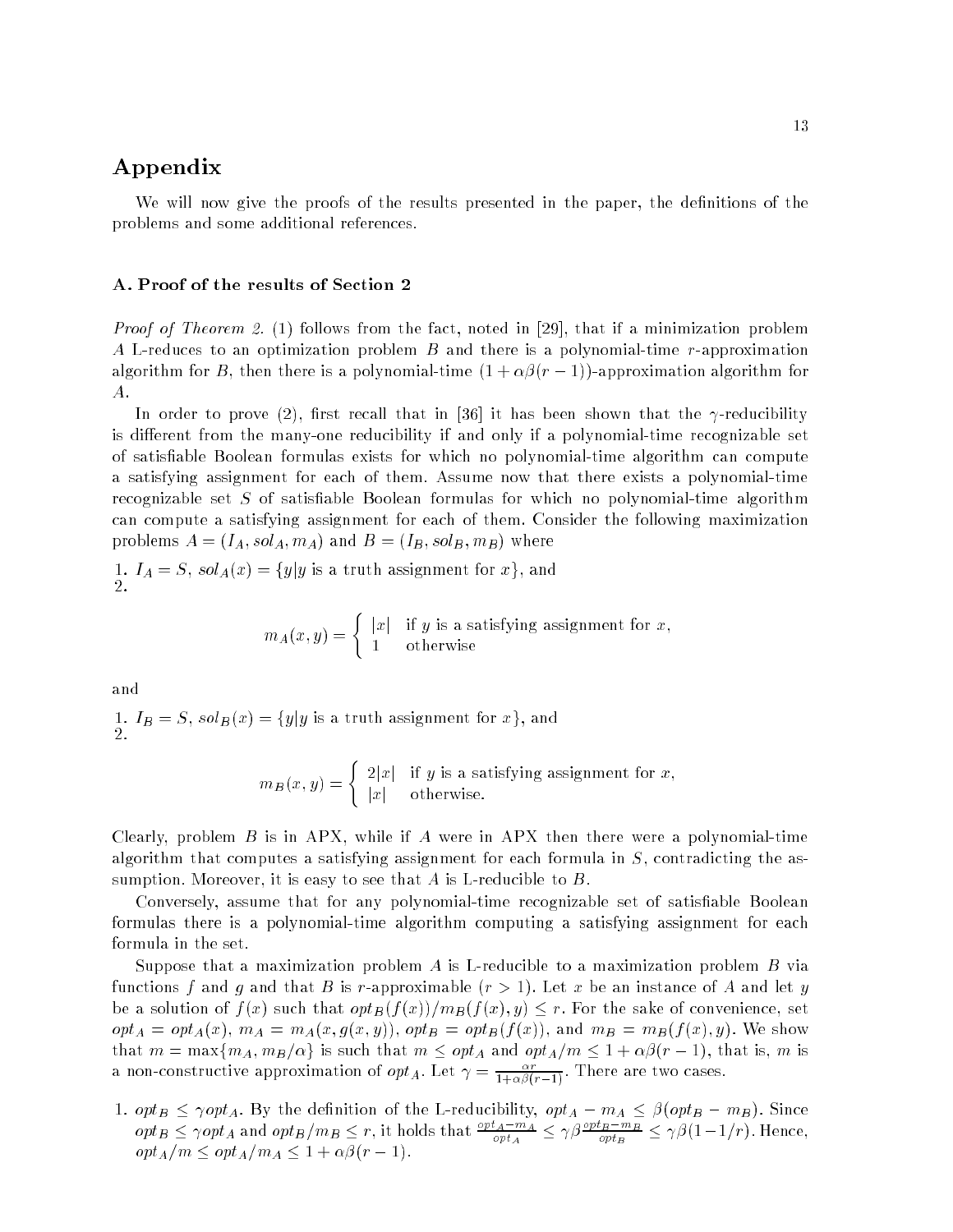2.  $opt_B > \gamma opt_A$ . It holds that

$$
\frac{opt_A}{m} \leq \frac{opt_A}{m_B/\alpha}
$$
\n
$$
\leq \frac{\alpha(opt_B/\gamma)}{m_B} \text{ (since } opt_A < opt_B/\gamma\text{)}
$$
\n
$$
\leq \frac{\alpha(opt_B/\gamma)}{(opt_B/r)} \text{ (since } m_B \geq opt_B/r\text{)}
$$
\n
$$
= \frac{\alpha r}{\gamma}
$$
\n
$$
= 1 + \alpha\beta(r - 1).
$$

Now, it is not hard to see that a satisfiable Boolean formula  $\phi$  can be constructed, in polynomial time in the length of x, so that any satisfying assignment for  $\phi$  encodes a solution of x whose measure is at least  $m$ . By assumption it is possible to compute in polynomial time a satisfying assignment for  $\phi$  and thus an approximate solution for x.

Finally, if  $B$  is a minimization problem, we first L-reduce  $B$  to a maximization problem  $C$ in APX [19] and then apply the above argument.  $\square$ 

*Proof of Proposition 1.* Let T be an r-approximation algorithm for A with r constant and let  $(f_L, g_L, \alpha_L, \beta_L)$  be an L-reduction from A to B. Then, for any  $x \in I_A$  and for any  $y \in$  $sol_B(f_L(x)), E_A(x, g_L(x, y)) \leq \alpha_L \beta_L E_B(f_L(x), y)$  where

$$
E(w, z) = \frac{|opt(w) - m(w, z)|}{opt(w)}
$$

denotes the relative error of the feasible solution  $z$  with respect to the instance  $w$ . If  $A$  is a minimization problem then, for any  $x \in I_A$  and for any  $y \in sol_B(f_L(x)),$ 

$$
R_A(x, g_L(x, y)) = 1 + E_A(x, g_L(x, y)) \le 1 + \alpha_L \beta_L E_B(f_L(x), y) \le 1 + \alpha_L \beta_L (R_B(f_L(x), y) - 1).
$$

Otherwise we distinguish the following two cases.

1.  $E_B(JL(x), y) \leq \frac{1}{2\alpha_L \beta_L}$ : In this case we have that

$$
R_A(x, g_L(x, y)) - 1 = \frac{E_A(x, g_L(x, y))}{1 - E_A(x, g_L(x, y))}
$$
  
\n
$$
\leq \frac{\alpha_L \beta_L E_B(f_L(x), y)}{1 - \alpha_L \beta_L E_B(f_L(x), y)}
$$
  
\n
$$
\leq 2\alpha_L \beta_L (R_B(f_L(x), y) - 1).
$$

2.  $E_B(J_L(x), y) > \frac{1}{2\alpha_L \beta_L}$ : in this case we have that  $R_B(J_L(x), y) = 1 \ge \frac{1}{2\alpha_L \beta_L}$  so that

$$
R_A(x, T(x)) - 1 \le r - 1 \le 2\alpha_L \beta_L(r - 1)(R_B(f_L(x), y) - 1).
$$

We can thus define the E-reduction  $(f_E, g_E, \alpha_E)$  as follows:

1. For any  $x \in I_A$ ,  $f_E(x) = f_L(x)$ .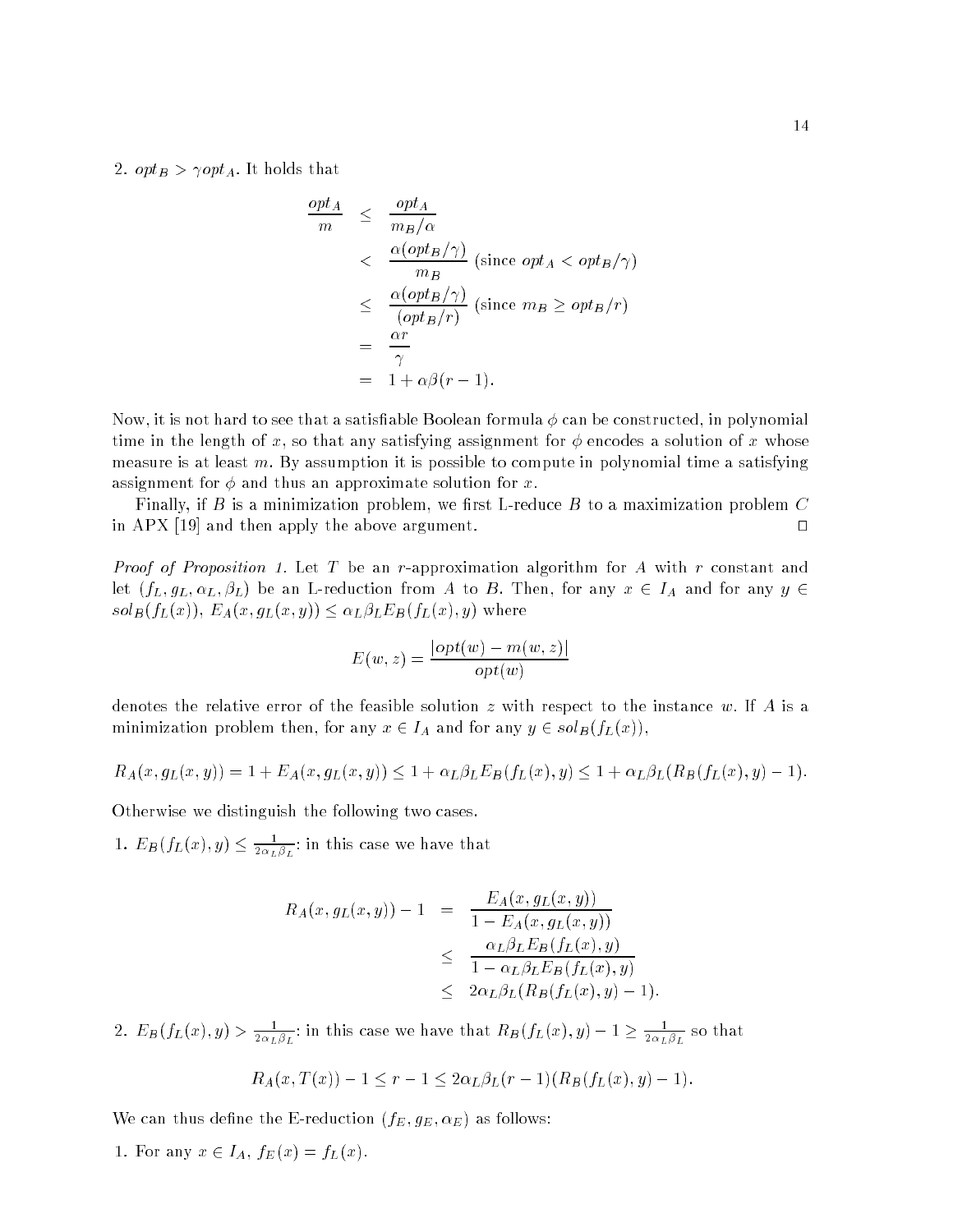2. For any  $x \in I_A$  and for any  $y \in sol_B(f_E(x)),$ 

$$
g_E(x, y) = \begin{cases} g_L(x, y) & \text{if } m_B(f_E(x), y) \le m_B(f_E(x), T(x)), \\ T(x) & \text{otherwise.} \end{cases}
$$

3.  $\alpha_E = \max\{2\alpha_L\beta_L, 2\alpha_L\beta_L(r-1)\}.$ 

From the above discussion it follows that this reduction is indeed an E-reduction.

*Proof of Proposition 2*. From the results of [21] it follows that  $P^{\text{max}} \subseteq P^{\text{max}}$ , where MK stands for Maximum Knapsack. If Maximum Knapsack is E-reducible to an NPO PB problem A, then  $P_1 \subseteq P_1$  is easy to see that  $P_1 \subseteq P_1 \subseteq P_2$  which, in turn, implies that  $P^{NP} \subset P^{NP[O(\log n)]}.$ 

#### B. Proof of the results of Section 3

*Proof of Theorem 4.* In order to establish the NPO-completeness of MINIMUM WEIGHTED Satisfiability we just have to show that there is an AP-reduction from a Max NPO-complete problem to Minimum Weighted Satisfiability. As the Max NPO-complete problem we will use the restricted version of Maximum Weighted Satisfiability from Theorem 3.

Let x be an instance of MAXIMUM WEIGHTED SATISFIABILITY, i.e. a formula  $\phi$  over variables  $v_1, \ldots, v_s$  with weights  $w(v_i) = z^*$  and some variables with weight zero. We will lifst give a simple reduction that preserves the approximability within the factor 2, and then adjust it to obtain an AP-reduction.

Let  $f(x)$  be the formula  $\phi \wedge \alpha_1 \wedge \cdots \wedge \alpha_s$  where  $\alpha_i = (z_i \equiv \overline{v}_1 \wedge \cdots \wedge \overline{v}_{i-1} \wedge v_i)$ , where  $z_1,\ldots,z_s$  are new variables with weights  $w(z_i) = z$  for  $i \in [1..s]$  and where all other variables (even the v-variables) have zero weight. If y is a satisfying assignment of  $f(x)$ , let  $g(x, y)$  be the restriction of the assignment to the variables that occur in  $\phi$ . This assignment clearly satisfies  $\phi$ .

Note that exactly one of the z-variables is true in any satisfying assignment of  $f(x)$ . If all  $z$ -variables were false, then all v-variables would be false and the value of the objective function of x would be zero, which is not allowed.

$$
m(f(x), y) = 2i \Leftrightarrow zi = 1
$$
  
\n
$$
\Leftrightarrow v_1 = v_2 = \dots = v_{i-1} = 0, v_i = 1
$$
  
\n
$$
\Leftrightarrow 2s-i \le m(x, g(x, y)) < 2 \cdot 2s-i
$$
  
\n
$$
\Leftrightarrow \frac{2s}{m(f(x), y)} \le m(x, g(x, y)) < 2\frac{2s}{m(f(x), y)}
$$

This is in particular true for the optimum solution. Thus the performance ratio for Maximum WEIGHTED SATISFIABILITY is

$$
R(x, g(x, y)) = \frac{opt(x)}{m(x, g(x, y))} < \frac{\frac{2}{2}opt(f(x))}{\frac{2^s}{2}} = 2\frac{m(f(x), y)}{opt(f(x))} = 2R(f(x), y),
$$

 $\Box$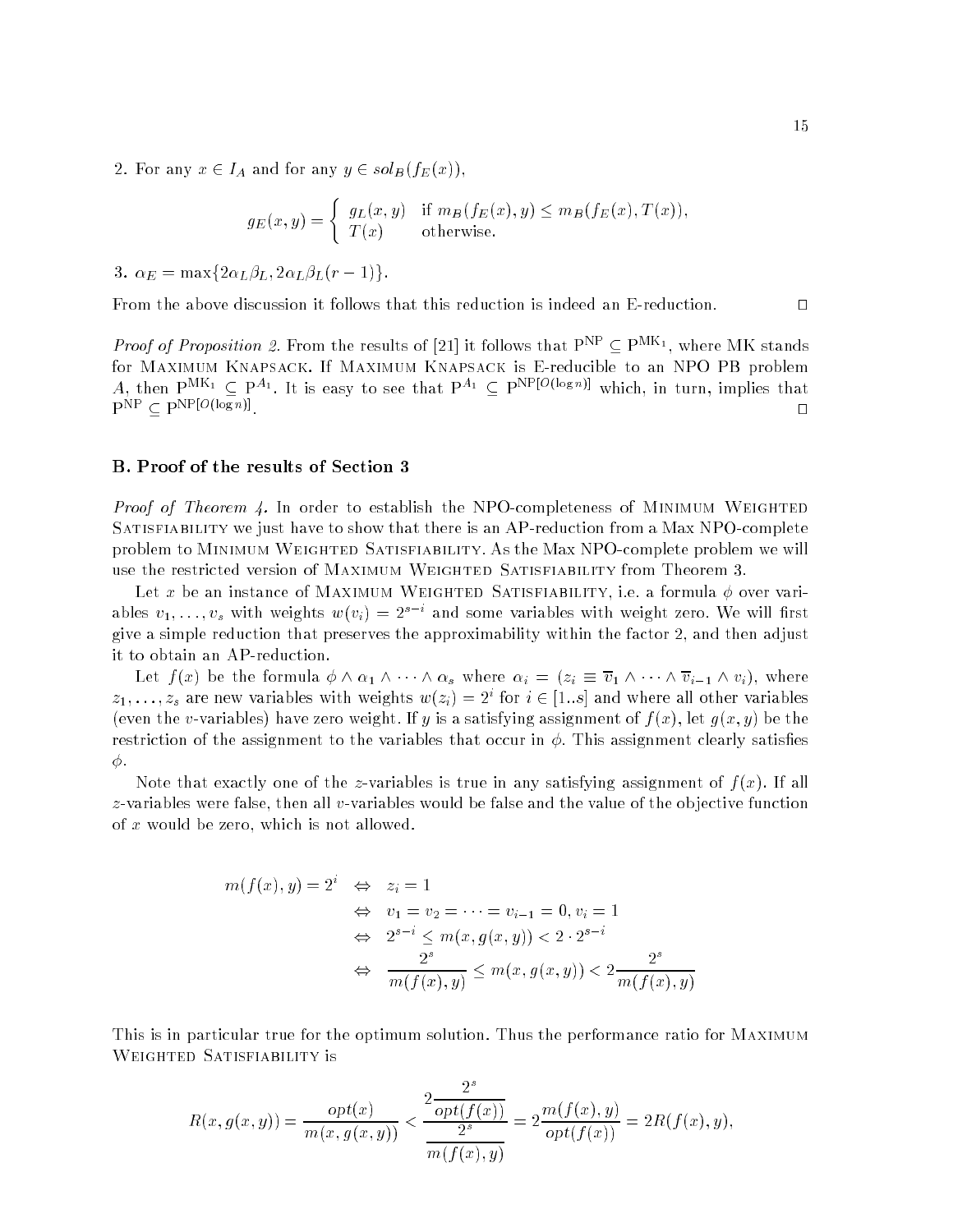which means that the reduction preserves the approximability within 2.

Let us now extend the construction in order to obtain  $R(x, g(x, y)) \le (1 + 2 \pi) R(f_k(x), y)$ for every nonnegative integer k. The reduction described above corresponds to  $k = 0$ .

We use 2  $\cdot$  s new variables named  $z_{i,b_1,...,b_k}$ , where  $i \in [1..s]$  and  $v_j \in \{0,1\}$  for  $j \in [1..k]$ . Let  $f_k(x) = \phi \wedge \bigwedge \alpha_{i,b_1,...,b_k},$  where

$$
\alpha_{i,b_1,\ldots,b_k} = (z_{i,b_1,\ldots,b_k} \equiv \overline{v}_1 \wedge \cdots \wedge \overline{v}_{i-1} \wedge v_i \wedge (v_{i+1} = b_1) \wedge \cdots \wedge (v_{i+k} = b_k)).
$$

Define  $g(x, y)$  as above. Finally, define

$$
w(z_{i,b_1,...,b_k}) = \left\lceil \frac{K \cdot 2^s}{w(v_i) + \sum_{j=1}^k b_j w(v_{i+j})} \right\rceil = \left\lceil \frac{K \cdot 2^i}{1 + \sum_{j=1}^k b_j 2^{-j}} \right\rceil.
$$

 ${\bf D}$ y choosing  ${\bf R}$  large enough (about  $Z$  ) we can disregard the enect of the ceiling operation in the following computations.

As in the previous reduction exactly one of the z-variables is true in any satisfying assignment of  $f_k(x)$ . If, in a solution y of  $f_k(x)$ ,  $z_{i,b_1,...,b_k} = 1$ , then we have  $m(f_k(x), y) = w(z_{i,b_1,...,b_k})$ and we know that

$$
m(x, g(x, y)) \ge w(v_i) + \sum_{j=1}^{k} b_j w(v_{i+j}) = 2^{s-i} \left(1 + \sum_{j=1}^{k} b_j 2^{-j}\right)
$$

and that

$$
m(x,g(x,y)) \le w(v_i) + \sum_{j=1}^k b_j w(v_{i+j}) + \sum_{j=k+i+1}^s w(v_j) < 2^{s-i} \left(1 + \sum_{j=1}^k b_j 2^{-j}\right) \left(1 + 2^{-k}\right).
$$

Thus we get

$$
\frac{K \cdot 2^s}{m(f_k(x), y)} \le m(x, g(x, y)) < \frac{K \cdot 2^s}{m(f_k(x), y)} (1 + 2^{-k}).
$$

and therefore  $R(x, g(x, y)) < (1 + 2^{-k})R(f_k(x), y)$ . Given any  $r > 1$ , if we choose k such that ) refine  $\{f,g\}$  . Finite any r  $\{f,g\}$  is the choose  $\{f,g\}$  $2 \leq k \leq (r-1)/r$ , e.g.  $k = \lfloor \log r - \log(r-1) \rfloor$ , then  $R(f_k(x), y) \leq r$  implies  $R(x, g(x, y)) \leq r$  $(1 + 2\gamma)R(f_k(x), y) \leq r + rz \leq r + r - 1 = 1 + 2(r - 1)$ . This is obviously an AP-reduction with  $\alpha = 2$ .

A very similar proof can be used to show that Maximum Weighted Satisfiability is  $NPO-complete.$ 

Proof of Corollary 1. Theorem 4 says that MINIMUM WEIGHTED SATISFIABILITY is NPOcomplete. Per definition MINIMUM WEIGHTED SATISFIABILITY can be reduced to any Min NPOcomplete problem. Hence any Min NPO-complete problem is also complete for NPO. In the same way, since MAXIMUM WEIGHTED SATISFIABILITY is NPO-complete and can be reduced to any Max NPO-complete problem, any Max NPO-complete problem is NPO-complete.

Min NPO-completeness for MINIMUM  $0-1$  Programming and Traveling Salesperson PROBLEM was shown in [26], and therefore they are NPO-complete. For MINIMUM WEIGHTED Independent Dominating Set we need a PTAS-reduction from Minimum Weighted Satisfiability.

Given an instance of MINIMUM WEIGHTED SATISFIABILITY, we first write the formula in conjunctive normal form. For every variable  $v_i$  we construct two nodes  $a_i$  and  $\overline{a_i}$  with weights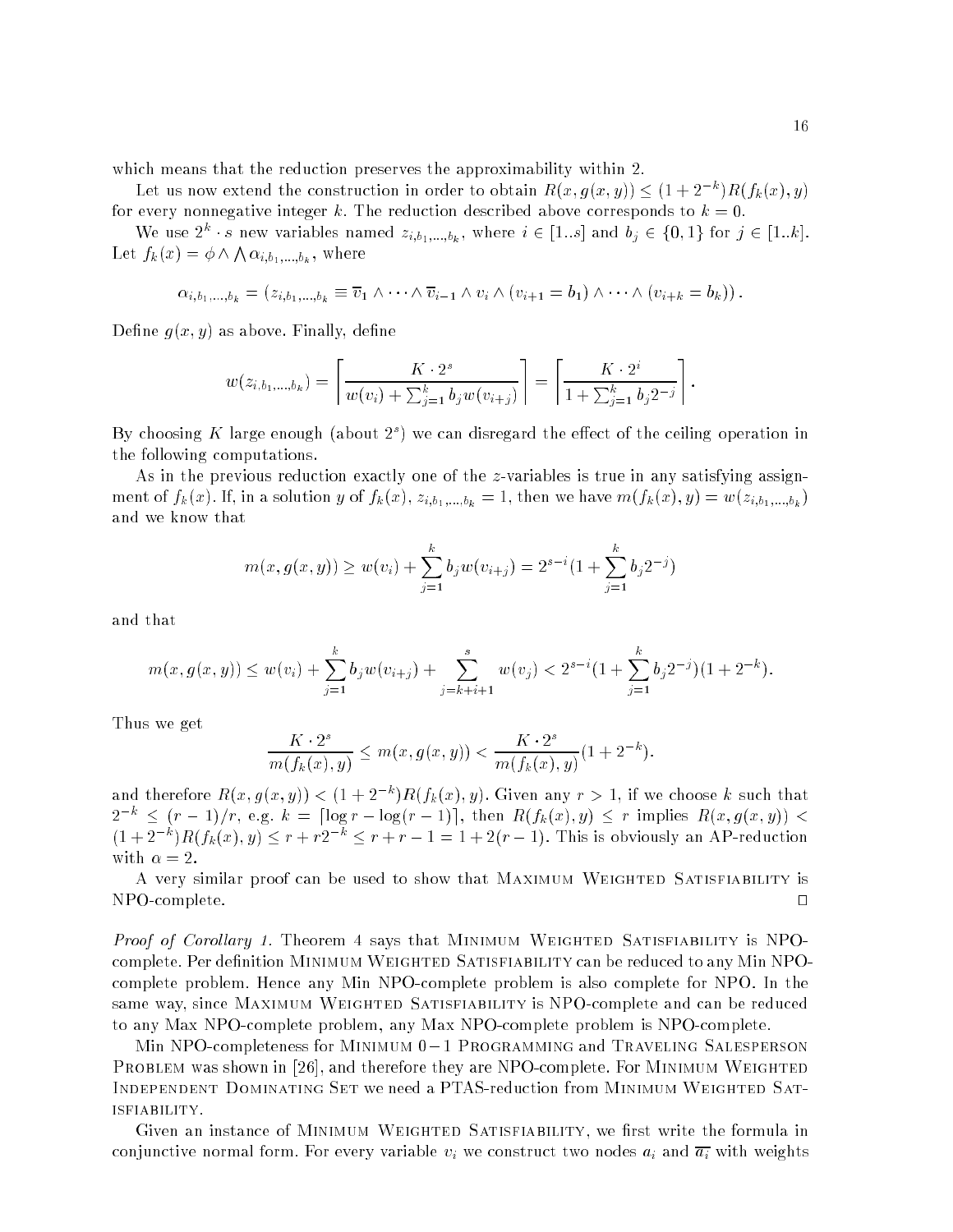$w(a_i) = w(\overline{a_i}) = w(v_i)$ . For every clause  $c_j$  we construct a node  $b_j$  with enormous weight. We choose a weight larger that the sum of the weights of all variables, namely  $\sum_{i=1}^{s} w(v_i) + 1$ .

We add edges between  $a_i$  and  $\overline{a_i}$  for each i. For each i and j we also add edges as follows. If the variable  $v_i$  is used positively in clause  $c_i$  we add an edge between the corresponding nodes  $a_i$  and  $b_j$ . If the variable  $v_i$  is used negatively in clause  $c_j$  we add an edge between  $\overline{a_i}$  and  $b_j$ .

One solution to the independent dominating set problem is  $\{a_1, \ldots, a_s\}$ , and this solution has smaller objective value than any solution that contains a b-node. It is easy to see that in any solution at most one of  $a_i$  and  $\overline{a_i}$  for any i is included, that the corresponding assignment  $(v_i = 1$  if and only if  $a_i$  is included) satisfies the CNF formula, and that the objective values of both solutions are the same. The reduction is PTAS-preserving.  $\Box$ 

*Proof of Theorem 5.* MAXIMUM PB  $0 - 1$  PROGRAMMING is known to be Max PB-complete [4] and MINIMUM PB  $0 - 1$  Programming is known to be Min PB-complete [17]. Thus we just have to show that there are AP-reductions from a Min PB-complete problem to Maximum PB  $0-1$  Programming and from a Max PB-complete problem to MINIMUM PB  $0-1$  Programming. As the Min PB-complete problem we will use Minimum Independent Dominating SET and as the Max PB-complete problem we will use LONGEST INDUCED PATH.

Both reductions follow the same idea. The ob jective function, i.e. the number of nodes in the solution (in the independent dominating set and in the induced path, respectively), is encoded by introducing an order of the nodes in the solution. The order is encoded by a squared number of  $0-1$  variables in the programming problem, see Fig. 2. A solution of size 1 shall correspond to the  $0 - 1$  programming objective value n, and a solution of size p shall correspond to an objective value of  $\frac{n}{2}$  $p$  | ka kuning ang kanang sa pag-agamang pang-agamang na mang-agamang na mang-agamang na mang-agamang na mang-agama



Figure 2. The idea of the reduction from MINIMUM INDEPENDENT DOMINATING SET/LONGEST IN-DUCED PATH to MAXIMUM/MINIMUM PB  $0-1$  PROGRAMMING. The variable  $x_i^\prime=1$  if and only if  $v_i$ is the jth node in the solution. There is at most one 1 in each column and in each row.

The reduction from MINIMUM INDEPENDENT DOMINATING SET to MAXIMUM PB 0-1 Programming is constructed as follows. Given an instance of Minimum Independent DOMINATING SET, i.e. a graph with nodes  $V = \{v_1, \ldots, v_m\}$  and edges E, construct  $m^2$ variables  $x_i^*$ ,  $1 \leq i, \, j \leq m$  and the following inequalities:

> $\forall i \in [1...m]$   $\sum x_i^j$ j=1  $\left($ at most one 1 in each column)  $\left(1\right)$

$$
\forall j \in [1..m] \qquad \sum_{i=1}^{m} x_i^j \le 1 \qquad \qquad \text{(at most one 1 in each row)} \tag{2}
$$

$$
\forall j \in [1..m-1] \qquad \sum_{i=1}^{m} x_i^j - \sum_{i=1}^{m} x_i^{j+1} \ge 0 \qquad \text{(only zeros in upper part)} \tag{3}
$$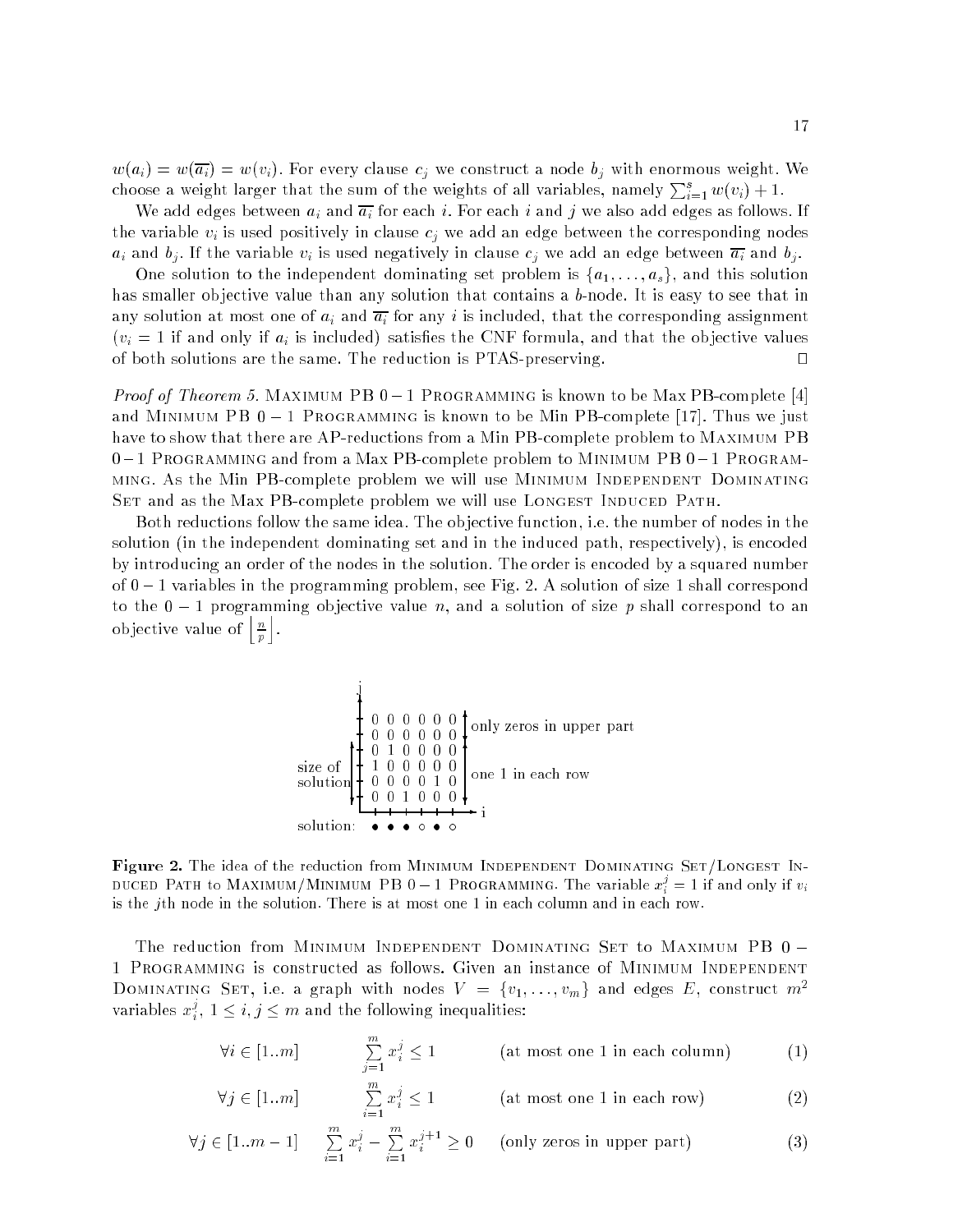$$
\forall (v_i, v_j) \in E \qquad \sum_{k=1}^{m} x_i^k + \sum_{k=1}^{m} x_j^k \le 1 \qquad \text{(independence)} \tag{4}
$$

$$
\forall i \in [1..m] \quad \sum_{k=1}^{m} x_i^k + \sum_{\substack{j:(v_i,v_j) \in E \\ k \in [1..m]}} x_j^k \ge 1 \quad \text{(domination)} \tag{5}
$$

The objective function is defined as

$$
n - \sum_{p=2}^{m} \left( \left\lfloor \frac{n}{p-1} \right\rfloor - \left\lfloor \frac{n}{p} \right\rfloor \right) \sum_{i=1}^{m} x_i^p. \tag{6}
$$

In order to express the objective function with only binary coefficients we have to introduce  $n$ new variables  $y_1,\ldots,y_n$  where  $y_j=1-\sum_{i=1}^mx_i^p$  for  $\lfloor n/p\rfloor < j\leq \lfloor n/(p-1)\rfloor$  and  $y_j=1$  for  $j \leq \lfloor n/m \rfloor$ . The objective function is then  $\sum_{i=1}^{n} y_i$ . One can now verify that an independent dominating set of size s will exactly correspond to a solution of the  $0-1$  programming problem with objective value  $\lfloor \frac{n}{2} \rfloor$ 

Suppose that the minimum independent dominating set has size  $M$ , then the performance ratio  $s/M$  for the independent dominating set problem will correspond to the performance ratio  $\mathbf{r}$ . .

$$
\frac{\left\lfloor \frac{n}{M} \right\rfloor}{\left\lfloor \frac{n}{s} \right\rfloor} = \frac{s}{M} \left( 1 \pm \frac{m}{n} \right)
$$

for the  $0 - 1$  programming problem, where  $\frac{1}{n}$  is the relative error due to the floor operation. By choosing  $n$  large enough the relative error can be made arbitrarily small. Thus It is easy to see that the reduction is an AP-reduction.

Halldórsson has proved that, unless  $P = NP$ , MINIMUM INDEPENDENT DOMINATING SET is not approximable within  $n^+$  for any  $\varepsilon > 0,$  where  $n$  is the sum of the number of nodes and edges in the graph [34]. Together with the reduction above this result will tell that, unless  $\Gamma \equiv \text{NF}$ , maximum FB  $0 = 1$  Programming is not approximable within  $q^*$  = tor any  $\varepsilon > 0$ , where q is the number of inequalities, and is not approximable within  $r^{-\gamma-1}$  for any  $\varepsilon > 0,$ where  $r$  is the number of variables.

A similar construction can be used to reduce LONGEST INDUCED PATH to MINIMUM PB 0 1 Programming. Given an instance of Minimum Independent Dominating Set, i.e. a graph with nodes  $V = \{v_1, \ldots, v_m\}$  and edges  $E$ , construct  $m^2$  variables  $x_i^{\circ}, \ 1 \leq i,j \leq m$  as above and use the inequalities  $(1)$ – $(3)$  together with the new inequalities:

$$
\forall (v_i, v_j) \in E, k \in [1..m-2], l \in [k+2..m] \quad x_i^k + x_j^l \le 1 \quad \text{(induced)} \tag{7}
$$

$$
\forall (v_i, v_j) \notin E \,\forall k \in [1..m-1] \quad x_i^k + x_j^{k+1} \le 1 \quad (\text{path})
$$
 (8)

Use the same objective function as  $(6)$  above. It is not hard to show that this reduction is a  $AP$ -reduction.  $\Box$ 

The results of Theorem 6 are proved in [35].

#### C. Proof of the results of Section 4

Proof of Proposition 3. Assume that A is a maximization problem (the proof for minimization problems is similar), let T be an r-approximate polynomial-time algorithm for  $A$ , for some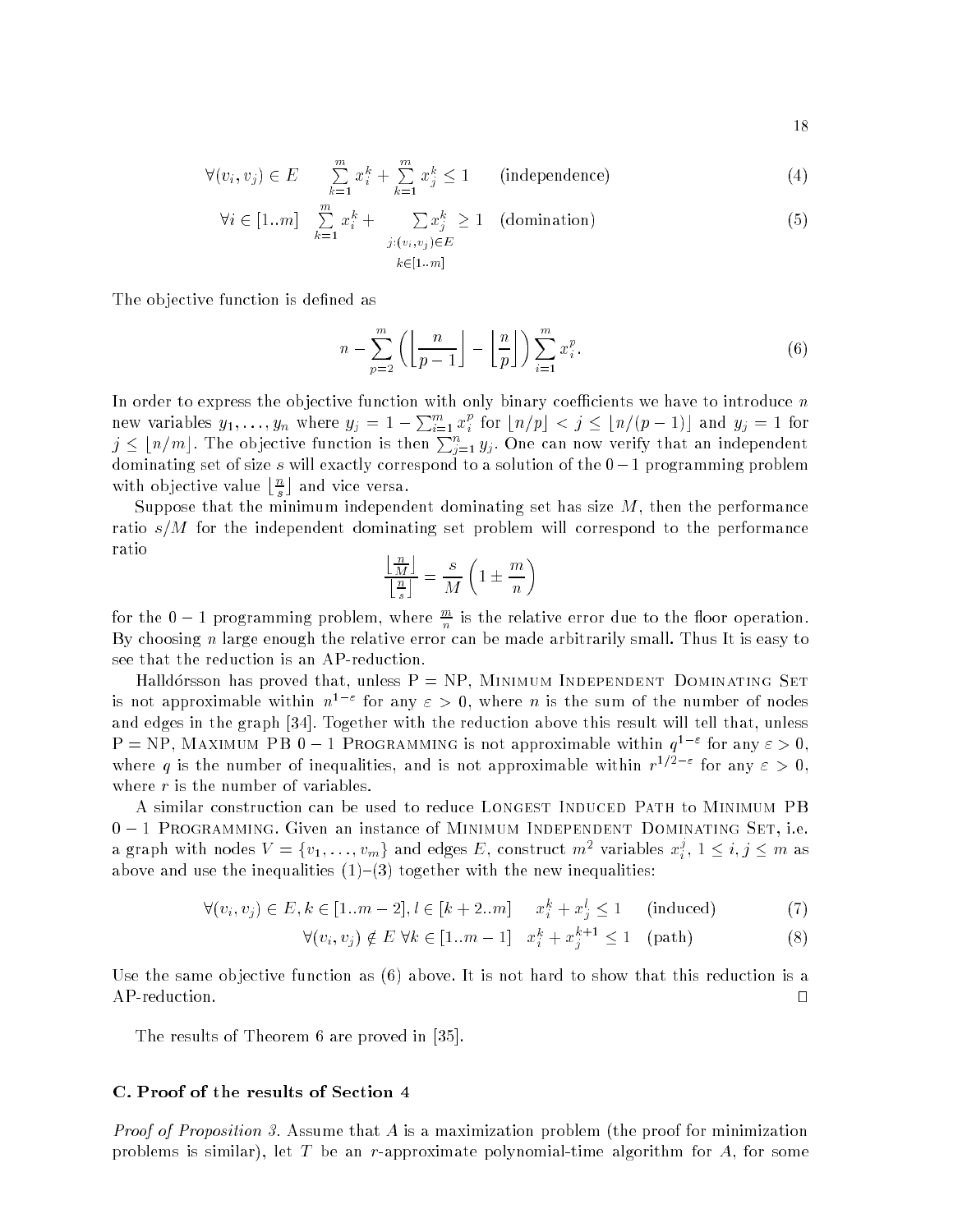$r > 1$ , and let  $L \in \mathbb{P}^{\pi_{\rho}}$  for some  $\rho$ . Two polynomial-time computable functions  $f$  and  $q$  then exist witnessing this fact. For any x, let  $m = m(f(x), T(f(x)))$ , so that  $m \leq opt(f(x)) \leq rm$ . We can then partition the interval  $[m, rm]$  into  $\lceil \log_\rho r \rceil$  subintervals

$$
[m, \rho m), [\delta m, \rho^2 m), \ldots, [\rho^{\lfloor \log_\rho r \rfloor}, r m],
$$

and start looking for the subinterval containing the optimum value (a similar technique has been used in [8, 6]). This can clearly be done using  $\lceil \log_\rho r \rceil$  queries to an NP-complete oracle. One more query is sufficient to know whether a feasible solution  $y$  exists in that interval such that  $g(x, y) = 1$ . Since y is  $\rho$ -approximate, it follows that L can be decided using  $\lceil \log_{\rho} r \rceil + 1$ queries, that is,  $L \in \text{QH}$ .

*Proof of Proposition 4*. Let A be a minimization problem in PTAS<sup>--</sup> (the proof for maximization problem is very similar). By definition, a constant  $k$  and an algorithm  $T$  exist such that for any instance x and for any  $r > 1$ 

$$
m(x, T(x,r)) \le r \cdot \mathrm{opt}(x) + k.
$$

We will now prove that a constant h exists such that for any  $r > 1$  a function  $l_r \in \text{PF}^{\text{NP}[h-1]}$ exists such that for any instance  $x$  of the problem  $A$ 

$$
opt(x) \le l_r(x) \le r \cdot opt(x).
$$

Given an instance x, we can check whether  $opt(x) = 0$  by means of a single query to an NP oracle, so we can restrict ourselves to instances such that  $opt(x) \geq 1$ . Note that, for these instances,  $T_2$  is a  $(k+2)$ -approximate algorithm. Let us fix an  $r > 1$ , let  $\varepsilon = r-1$ ,  $y = T_{1+\varepsilon/2}(x)$ and  $m_{app} = m(x, T_2(x))$ . We have to distinguish two cases.

1.  $m_{app} \geq 2k(k+2)/\varepsilon$ : in this case,  $opt(x) \geq 2k/\varepsilon$ , that is,  $opt(x)\varepsilon/2 \geq 1$ . Then

$$
m(x, y) \le opt(x)(1 + \varepsilon/2) + opt(x)\varepsilon/2 = opt(x)(1 + \varepsilon) = r \cdot opt(x).
$$

That is, y is a r-approximate solution for x, and we can set  $l_r(x) = m(x, y)$ . 2.  $m(x, y) < 2k(k+2)/\varepsilon$ : in this case,  $opt(x) < 2k(k+2)/\varepsilon$ . Then,

$$
m(x,y) \leq opt(x) + opt(x)\varepsilon/2 + k < opt(x) + 2k(k+2) + k.
$$

If  $h = \left[\log k(2k+5)\right] + 1$ , then  $h-1$  queries to NP are sufficient to find the optimum value  $m_{\parallel} = op_l(x)$  by means of a binary search technique: in this case  $i_r(x) = m$ .

Let now L be a language in  $A Q H (A)$ , then  $L \in \mathbb{P}^{Ar}$  for some  $r > 1$ : let f and g be the functions witnessing that  $L \in P^{\mathrm{a}_r}.$  Observe that, for any  $x, \, x \in L$  if and only if a solution  $\,y$ for  $f(x)$  exists such that  $m(x, y) \ge l_r(x)$  and  $g(x, y) = 1$ : that is, given  $h_r(x)$ , deciding whether  $x \in L$  is an NP problem. Since  $l_r(x)$  is computable by means of  $h-1$  queries to NP, we have that  $L \in \mathbb{P}^{np[h]}$ .

In order to prove Proposition 5, we need the following technical result.

*Claim.* For any APX-complete problem A and for any k, two polynomial-time computable functions f and g and a constant r exist such that, for any k-tuple  $(x_1, \ldots, x_k)$  of instances of PARTITION,  $x = f(x_1, \ldots, x_k)$  is an instance of A and if y is a solution of x whose performance ratio is smaller than r then  $g(x, y) = (b_1, \ldots, b_k)$  where  $b_i \in \{0, 1\}$  and  $b_i = 1$  if and only if  $x_i$ is a yes-instance.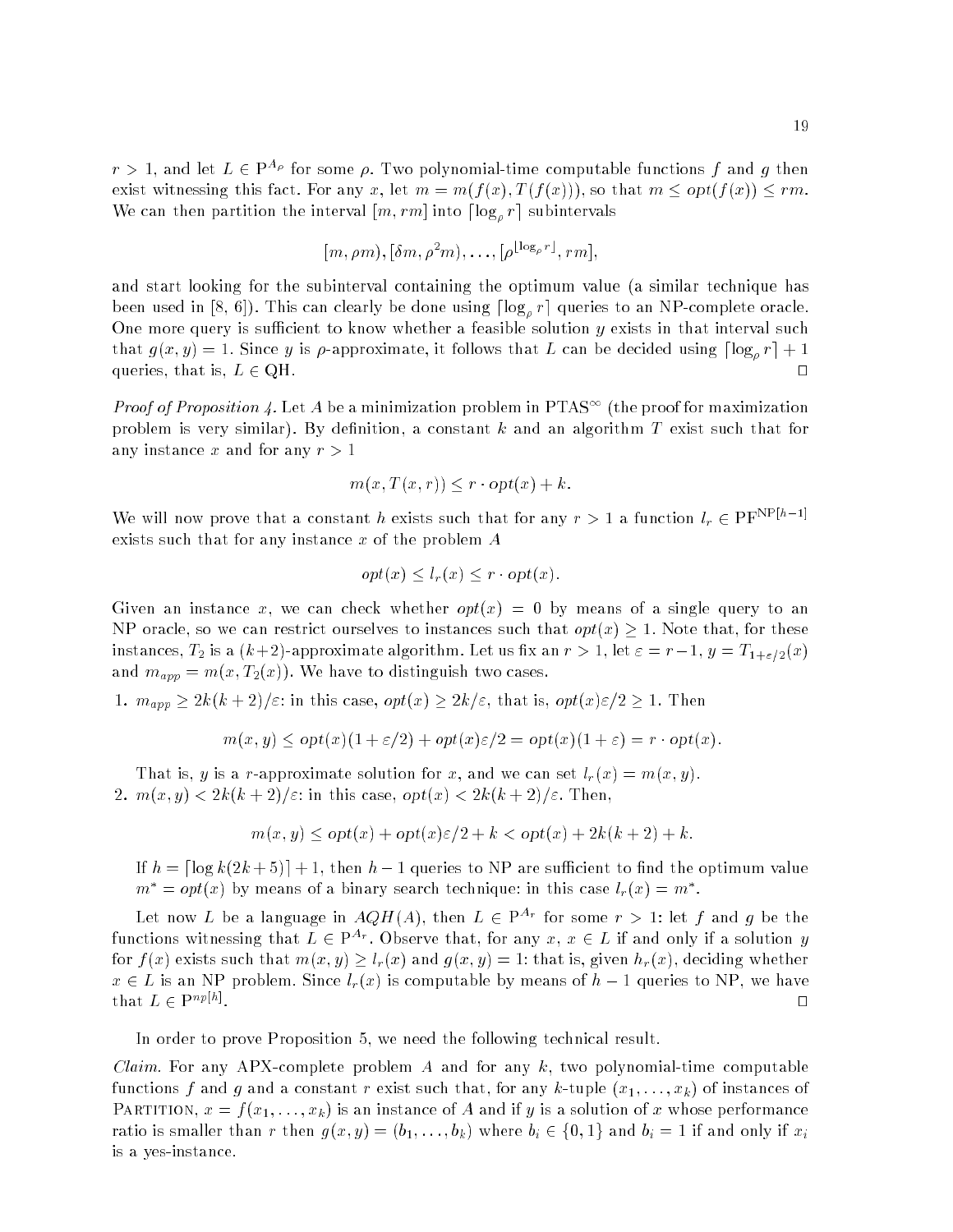*Proof.* Let  $x_i = (U_i, s_i)$  be an instance of PARTITION for  $i = 1, \ldots, k$ . Without loss of generality, we can assume that the  $U_i$ s are pairwise disjoint and that, for any  $i$ ,  $\sum_{u \in U_i} s_i(u) = 2$ . Let w be an instance of MINIMUM ORDERED BIN PACKING defined as follows (a similar construction has been used in [37] in order to prove negative results on the approximability of MINIMUM Ordered Bin Packing).

1.  $U = \bigcup_{i=1}^k U_i \cup \{u_1, \ldots, u_{k-1}\}\$  where the  $u_i$ s are new items.

- 2. For any  $u \in U_i$ ,  $s(u) = s_i(u)$  and  $s(u_i) = 1$  for  $i = 1, ..., k 1$ .
- 3. For any  $i < j \leq \kappa$ , for any  $u \in U_i$ , and for any  $u_1 \in U_i$ ,  $u \leq u_i \leq u_1$ .

Any solution of w must be formed by a sequence of packings of  $U_1, \ldots, U_k$  such that, for any i, the bins used for  $U_i$  are separated by the bins used for  $U_{i+1}$  by means of one bin which is completely filled by  $u_i$ . In particular, the packings of the  $U_i$ s in any optimum solution must use either two or three bins: two bins are used if and only if  $x_i$  is a yes-instance. The optimum measure thus is upper bounded by  $4k - 1$  so that any  $(1 + 1/4k)$ -approximate solution is optimum.

Since Minimum Ordered Bin Packing belongs to APX and A is APX-complete, then an AP-reducibility  $(f_1, g_1, \alpha)$  exists from MINIMUM ORDERED BIN PACKING to A. We can then define  $x = f(x_1, \ldots, x_k) = f_1(w, 1 + 1/(4\alpha k)$  and  $r = 1 + 1/4\alpha k$ . For any r-approximate solution y of x, the fourth property of the AP-reducibility implies that  $z = g_1(x, y, 1 + 1/4\alpha k)$ is a  $(1+1/4k)$ -approximate solution of w and thus an optimum solution of w. From z, we can easily derive the right answers to the k queries  $x_1, \ldots, x_k$ .

*Proof of Proposition 5.* Let  $L \in Q_H$ , then  $L \in \Gamma$  PNP is well known that L can be reduced to the problem of answering  $\kappa = z^{n+1}$  non-adaptive queries to NP. More formally, two functions  $t_1$  and  $t_2$  exist such that, for any  $x, t_1(x) = (x_1, \ldots, x_k)$ , where  $x_1, \ldots, x_k$  are k instances of the PARTITION problem, and for any  $\{0_1,\ldots,0_k\} \in \{0,1\}$  ,  $\iota_2(x,0_1,\ldots,0_k) \in \{0,1\}$ . Moreover, n, for any j,  $b_i = 1$  if and only if  $I_i \in \text{PARTITION}$ , then  $t_2(x, b_1, \ldots, b_k) = 1$  if and only if  $x \in L$ .

Let now f, g and r be the two functions and the constant from the preceding Claim applied to problem A and constant k. For any  $x, x' = f (t_1(x))$  is an instance of A such that if y is a  $\Box$ r-approximate solution for x', then  $t_2(g(x,y)) = 1$  if and only if  $x \in L$ . Thus,  $L \in P^{Ar}$ 

Propositions 6 and 7 can be easily proved similarly to Proposition 3 by means of the binary search technique.

#### D. Proof of the results of Section 5

*Proof of Theorem 9.* Let A be a poly-APX-complete problem. Since MAXIMUM CLIQUE is self-improvable [12] and poly-APX-complete [19], we have that  $A$  is self-improvable. It is then sumcient to prove that  $A_2$  is hard for NPP  $\longrightarrow$   $\rightarrow$   $\rightarrow$   $\rightarrow$   $\rightarrow$   $\rightarrow$ 

Since A is poly-APX-complete, MAXIMUM CLIQUE  $\leq_{AP}$  A: let  $\alpha$  be the constant of this reduction. From [7] we have that any function F in  $NPF^{NP[log log n + O(1)]}$  many-one reduces to MAXIMUM CLIQUE<sub>1+1/ $\alpha$ </sub>. From the definition of AP-reducibility, we also have that MAXIMUM CLIQUE<sub>1+1/ $\alpha \leq_{\text{mv}} A_2$  so that F many-one reduces to  $A_2$ .</sub>

Conversely, let A be a poly-APX self-improvable problem such that, for some  $r_0$ ,  $A_{r_0}$ is NPF<sup>NP[loglogn+O(1)]</sup>-hard. We will show that, for any problem B in poly-APX, B is AP-reducible to A. To this aim, we introduce the following partial multi-valued function multisat: given in input a sequence  $(\phi_1, \ldots, \phi_m)$  of instances of the satisfiability problem with  $m \leq \log |(\phi_1, \ldots, \phi_m)|$ , a possible output is a satisfying truth-assignment for  $\phi_{i^*}$  where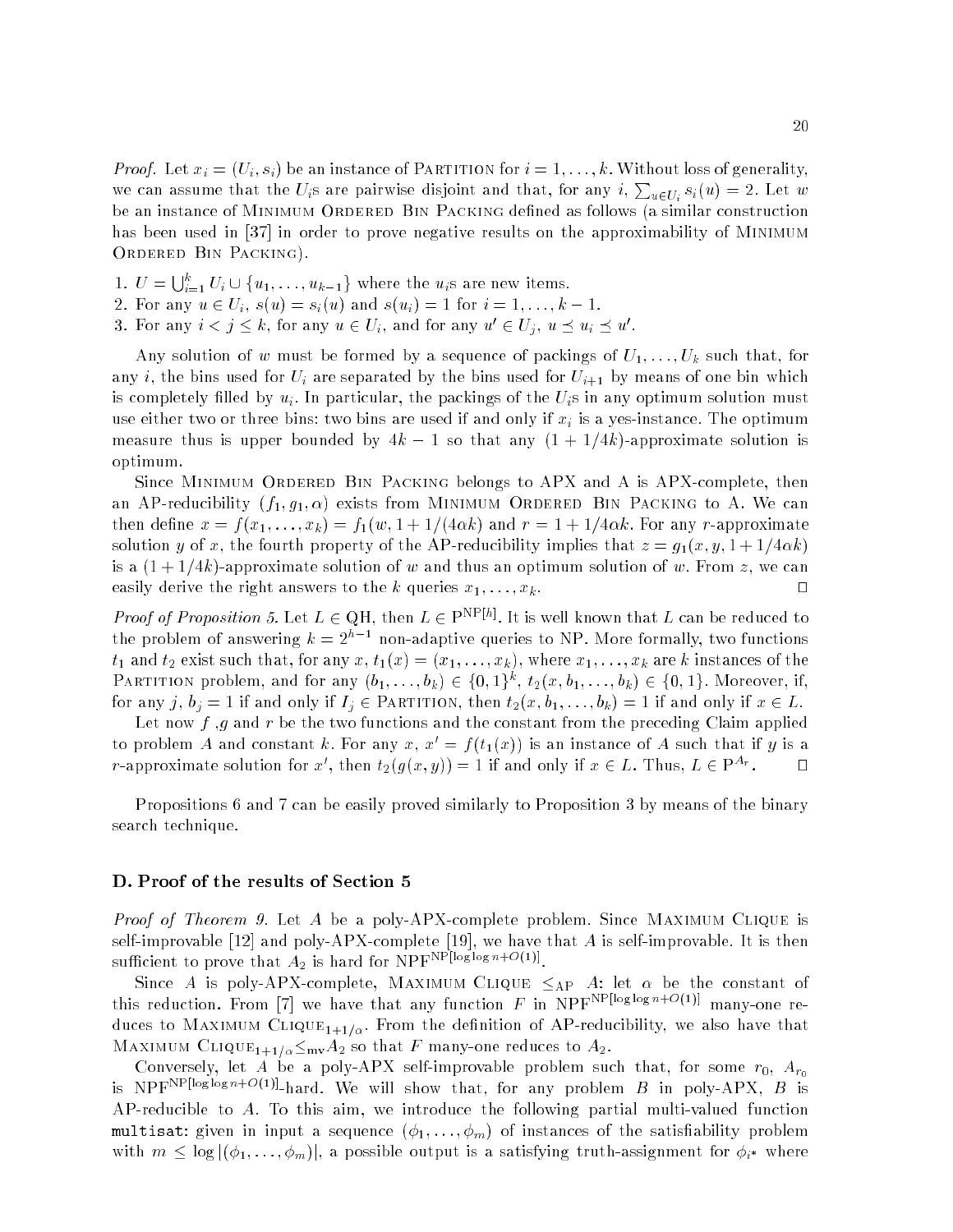$\imath$  = max{ $\imath | \varphi_i$  is satisfiable}. From [7] it follows that this function is NPP (1)  $\varphi$  of (1)]. complete.

It is easy to see that, since  $B$  is in poly-APA, two algorithms  $t_1$  and  $t_2$  $2$  exists such that, the such that, the such that, the such that, the such that, the such that, the such that, the such that, the such that, the such that, the such that, the such that, the such that, the such that, the for any fixed  $r > 1$ ,  $t_1(x) = t_1^-(x,r)$  and  $t_2(x) = t_2^-(x,r)$  are a many-one reduction from  $B_r$  to multisat. Moreover, since  $A_{r_0}$  is NPF is the second contract, then a many-one reduction  $(\iota_1$  ,  $\iota_2$  ) exists from multisat to  $A_{r_0}.$  Finally, let  $\iota_1$  and  $\iota_2$  be the functions withessing the self-improvability of A.

The AP-reduction from  $B$  to  $A$  can then be derived as follows:

$$
x,r \xrightarrow{\quad t_1^B(x,r)} x' \xrightarrow{\quad t_1^M(x')} x'' \xrightarrow{\quad t_1^M(x',r)} x'' \xrightarrow{\quad t_1^M(x'',r_0,r)} x''''
$$
  

$$
y \xleftarrow{\quad t_2^B(x,y',r)} y' \xleftarrow{\quad t_2^M(x',y'')} y'' \xleftarrow{\quad t_2^A(x'',y''',r_0,r)} y'''
$$

It is easy to see that if  $y'''$  is an r-approximate solution for the instance  $x'''$  of A, then y is an r-approximate solution of the instance x of B.

Recall that in [7] an extension of Theorem 1 is proved, that is, for any  $q(n) \in O(\log n)$ , if  $NPF^{NP[q(n)+1]}$  is contained in  $NPF^{NP[q(n)]}$ , then the polynomial hierarchy collapses.

In the same paper, a characterization of the classes  $NPF^{NP[q(n)]}$  is given such that any runction  $F$   $\in$  NPF  $^{\circ}$  is reducible to answering with witnesses a set of 2\* non-adaptive queries to NP. Moreover, it is easy to see that any function that is reducible to answering with witnesses  $2^{\circ} - 1$  non-adaptive queries to NP is contained in NPT  $\hspace{0.1cm}$  . From the proofs of Propositions 3 and 4, it follows the following fact.

*Claim.* Let A be an  $r_A$ -approximable APX problem, then, for any  $r > 1$ ,  $A_r$  is reducible to answering with witnesses a set of  $\lceil \log_r r_A \rceil$  non-adaptive queries to an NP oracle. Let A be an APX-complete problem, then a constant  $\gamma$  exists such that, for any k, the problem of answering with witnesses a set of k non-adaptive queries to PARTITION is reducible to  $A_{1+\gamma/k}$ .

*Proof of Theorem 10.* Let A be an  $r_A$ -approximable APX-complete problem, let  $\gamma$  be the constant in the preceding Claim, then  $A_{1+\gamma/2}$  is hard for NPF<sup>NP[1]</sup>. Fix any  $r > 1$ , let  $r = 1+\varepsilon$ and let  $x_1, \ldots, x_k$  be instances of A: for any  $i = 1, \ldots, k$  the problem of finding a r-approximate solution  $y_i$  for  $x_i$  is reducible to the problem of answering with witnesses a set of  $\lceil \log_r r_A \rceil$ parallel queries to PARTITION. Without loss of generality, we can assume  $r < r_A$  (otherwise the reduction is trivial), and thus we have  $\lceil \log_r r_A \rceil \leq 1 + (r_A - 1)/(r - 1) \leq c/\varepsilon$  for a certain constant  $\varepsilon$ . Moreover, answering  $kc/\varepsilon$  non-adaptive queries to PARTITION is reducible to  $(1 + \gamma \varepsilon / k \varepsilon)$ -approximating a single instance of A, that is, A is linearly additive.

Conversely, let A be a linearly additive APA problem such that  $A_{r_0}$  is NPP  $\rightarrow$  -hard and let B be an r<sub>B</sub>-approximable APX problem. Given an instance x of B, for any  $r = 1 + \varepsilon > 1$ we can reduce the problem of finding an  $1+\varepsilon$ -approximate solution for x to the problem of answering with witnesses  $c/\varepsilon$  queries to PARTITION, for a proper constant c not depending on  $\varepsilon$ . Moreover, each of these questions is reducible to  $A_{r_0},$  since an NPF  $\longrightarrow$  can clearly answer with witness to an NP query. From linear additivity, it follows that  $r_0$ -approximating  $c/\varepsilon$  instance of A is reducible to  $(1 + \beta \varepsilon/c)$ -approximating a single instance of A. This is an AP-reduction from B to A with  $\alpha = c/\beta$ .  $\Box$ 

Proof of Theorem 11. Let us consider the optimization problem MAX NUMBER OF SATISFIABLE FORMULAS-log defined as follows.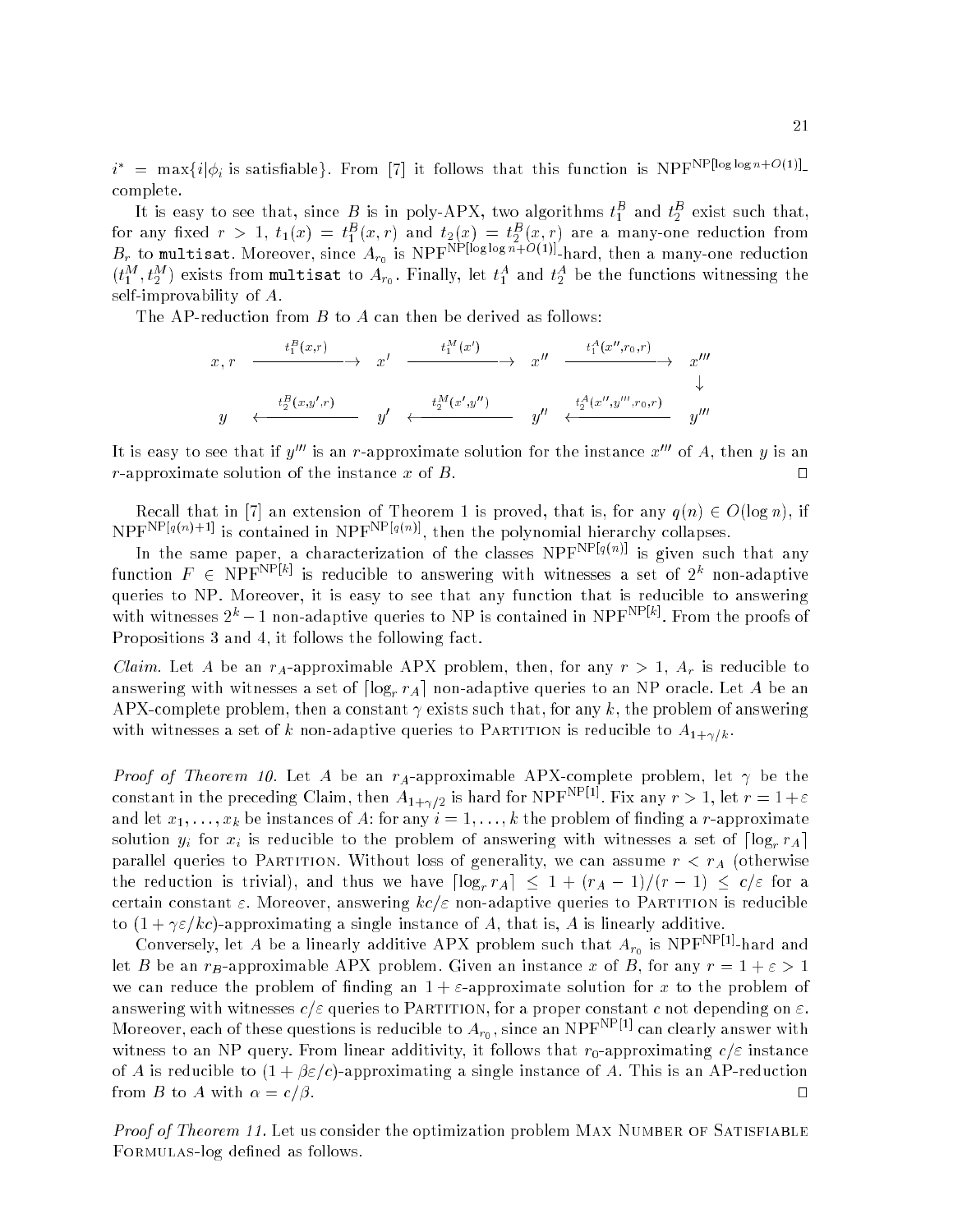INSTANCE: Set of m boolean formulas  $\phi_1, \ldots, \phi_m$  in 3CNF, such that  $\phi_1$  is a tautology and  $m \leq \log |\phi_1, \ldots, \phi_m|$ 

SOLUTION: Truth-value assignment  $\tau$  to the variables of  $\phi_1, \ldots, \phi_m$ 

MEASURE: The number of satisfied formulas, i.e.,  $\{i \text{ such that } \phi_i \text{ is satisfied by } \tau\}.$ 

Clearly, Max Number of Satisfiable Formulas-log is in log-APX, since the measure of any assignment  $\tau$  is at least 1, and the optimum value is always smaller that  $\log n$ , where n is the size of the input. We will show that, for any  $r < 2$ , MNSF<sub>r</sub> is hard for NPF<sup>-12</sup> log log in  $\eta$ , where MNSF stands for MAX NUMBER OF SATISFIABLE FORMULAS-log.

Given log log n queries to NP (of size polynomial in n)  $\psi_1, \ldots, \psi_{\log \log n}$ , we can construct an instance  $\Phi = \phi_1, \ldots, \phi_m$  of MAX NUMBER OF SATISFIABLE FORMULAS-log where  $\phi_1$  is a tautology and the formulas  $\phi_{2^i} = \ldots = \phi_{2^{i+1}-1}$  are satisfiable if and only if at least i clauses among  $\psi_1, \ldots, \psi_{\log \log n}$  (these formulas can be easily constructed using the standard proof of Cook's theorem). Note that  $m = 2^{\log \log n + 1} - 1$ , and by adding dummy clauses to some formulas we can achieve the bound  $m \leq \log |\phi_1, \ldots, \phi_m|$ . Moreover, from a r-approximate solution for  $\Phi$  we can decide how many clauses in  $\psi_1,\ldots,\psi_{\log\log n}$  are satisfiable, and we can also recover witnesses for such formulas, that is, any function in  $NPF^{NP[log log log n-1]}$  is MV-reducible to  $MNSF_r$ .

Let A be a self-improvable log-APX-complete problem, then, for any function  $F \in$ NPF<sup>22</sup> (100 second 1),  $F \leq_{\text{mv}} M \text{NDF1.5} \leq_{\text{mv}} A_{1+\alpha/2} \leq_{\text{mv}} A_{256}$  where  $\alpha$  is the constant in the APreduction from MAX NUMBER OF SATISFIABLE FORMULAS-log to  $A$ . Thus, for any  $x$  instance of F, computing  $F(x)$  is reducible to initially a 250-approximate solution for an instance  $x$  of A, moreover, the size of  $x$  is polynomial in  $|x|$ , that is  $|x| \leq |x|^\gamma$  for a certain constant  $c$ . Since  $A\in \mathit{log}-A\mathit{\Gamma}\Lambda,$  it is possible to find in polynomial time a (r log  $|x|$ )-approximate solution  $\eta$ for  $x$  . By means of the usual binary search technique, we can find a 256-approximate solution for x using  $\lfloor \log \rfloor \log_{256}(r \log |x|) \rfloor \rfloor \leq \log \log \log |x|^{1/2} - 3$  adaptive queries to NP. Thus,

$$
NPF^{NP[log log log n-1]} \subset NPF^{NP[log log log |x|^{rc}-3]}
$$

which implies the collapse of the polynomial hierarchy.

$$
\Box
$$

# E. A List of NPO Problems

E.1. Maximum Clique

INSTANCE: Graph  $G = (V, E)$ . SOLUTION: A chique in G, i.e. a subset  $V \subseteq V$  such that every two vertices in V are joined by an edge in  $E$ .

 $MEEASURE:$  Cardinality of the clique, i.e.,  $|V|$ .

#### E.2. Minimum Independent Dominating Set

INSTANCE: Graph  $G = (V, E)$ .

SOLUTION: An independent dominating set for G, i.e., a subset  $V' \subset V$  such that for all  $u \in V - V$  there is a  $v \in V$  for which  $(u, v) \in E$ , and such that no two vertices in V are joined by an edge in  $E$ .

 $MEEASURE: Carannality of the independent dominating set, i.e.,  $|V|$ .$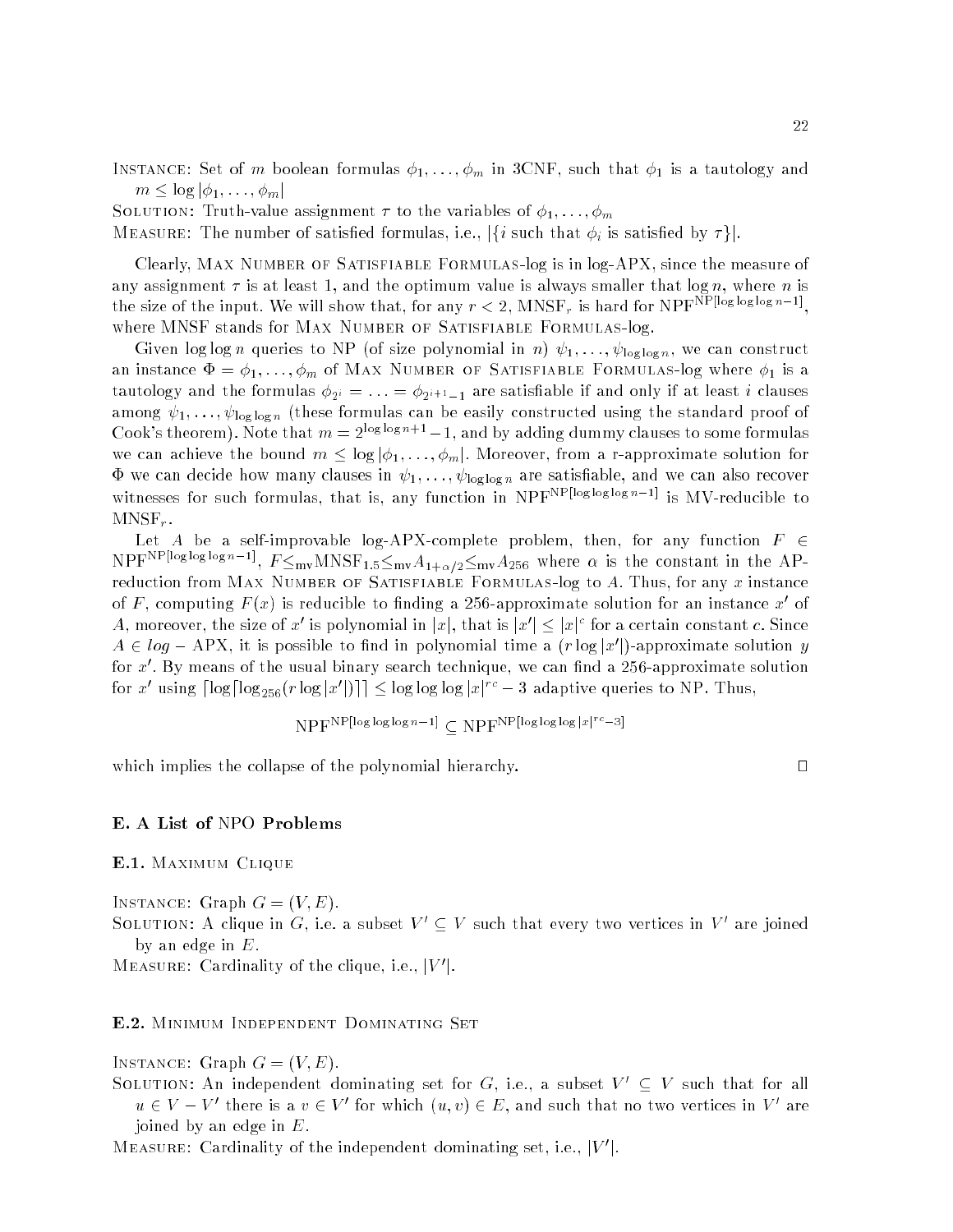#### E.3. Minimum Weighted Independent Dominating Set

INSTANCE: Graph  $G = (V, E)$  and a weight function  $w: V \to N$ .

SOLUTION: An independent dominating set for G, i.e., a subset  $V' \subseteq V$  such that for all  $u \in V - V$  there is a  $v \in V$  for which  $(u, v) \in E$ , and such that no two vertices in V are joined by an edge in  $E$ .

MEASURE: The sum of the weights of the independent dominating set, i.e.,  $\sum_{v \in |V'|} w(v)$ .

**E.4.** MAXIMUM WEIGHTED SATISFIABILITY and MINIMUM WEIGHTED SATISFIABILITY

INSTANCE: Set of variables X, boolean quantifier-free first-order formula  $\phi$  over the variables X, and a weight function  $w: X \to N$ .

SOLUTION: Truth assignment that satisfies  $\phi$ .

MEASURE: The sum of the weight of the satisfied variables.

#### **E.5.** MAXIMUM  $0 - 1$  Programming and Minimum  $0 - 1$  Programming

INSTANCE: Integer  $m \times n$ -matrix  $A \in \mathbb{Z}^{m \times n}$ , integer  $m$ -vector  $\theta \in \mathbb{Z}^{m}$ , nonnegative integer *n*-vector  $c \in N$ .

SOLUTION: A DINALY *n*-vector  $x \in \{0, 1\}$  such that  $Ax \geq 0$ .

MEASURE: The scalar product of c and x, i.e.,  $\sum c_i x_i$ .

**E.6.** MAXIMUM PB  $0 - 1$  Programming and Minimum PB  $0 - 1$  Programming

INSTANCE: Integer  $m \times n$ -matrix  $A \in Z^{m \times n}$ , integer  $m$ -vector  $b \in Z^{m \times n}$ , nonnegative binary  $n$ -vector  $c \in \{0, 1\}$ .

SOLUTION: A DINALY *n*-vector  $x \in \{0, 1\}^n$  such that  $Ax \geq 0$ .

MEASURE: The scalar product of c and x, i.e.,  $\sum c_i x_i$ .

#### F. A List of APX Problems

F.1. Minimum Bin Packing

INSTANCE: Finite set U of items, and a size  $s(u) \in Q \cap (0, 1]$  for each  $u \in U$ .

SOLUTION: A partition of U into disjoint sets  $U_1, U_2, \ldots, U_m$  such that the sum of the sizes of the items in each  $U_i$  is at most 1.

MEASURE: The number of used bins, i.e., the number of disjoint sets,  $m$ .

#### F.2. Minimum Ordered Bin Packing

- INSTANCE: Finite set U of items, a size  $s(u) \in Q \cap (0, 1]$  for each  $u \in U$ , and a partial order  $\preceq$ on  $U$ .
- SOLUTION: A partition of U into disjoint sets  $U_1, U_2, \ldots, U_m$  such that the sum of the sizes of the items in each  $U_i$  is at most 1 and, for any  $u \in U_i$  and for any  $u \in U_j$  such that  $u \preceq u$ ,  $i \leq j$ .

MEASURE: The number of used bins, i.e., the number of disjoint sets,  $m$ .